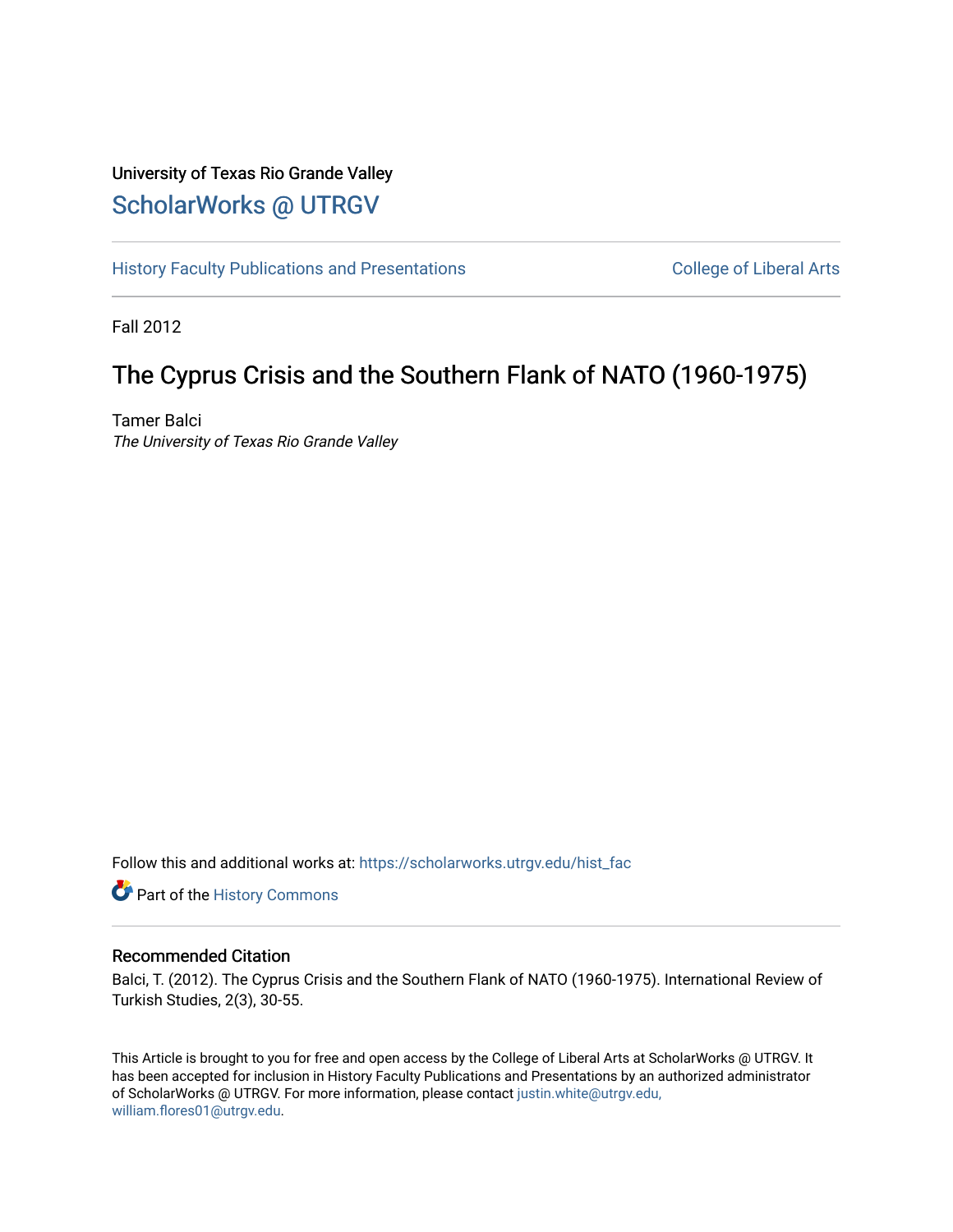# **The Cyprus Crisis and the Southern Flank of NATO (1960- 1975)**<sup>1</sup>

# **Tamer Balci**<sup>2</sup>

**Abstract:** Independence of Cyprus in 1960 ended neither the Greek demand to annex the island to Greece, nor the Turkish demand to divide the island along the ethnic lines. This paper analyzes the policies of major actors on the Cyprus problem in its crucial years from 1960 to 1975. An overall examination of the British, Turkish, Greek, American and the Soviet policies on Cyprus along with the policies of the Turkish and Greek Cypriots in this period reveals that all sides except Greece developed alternative policies and proposals to solve the problem. Greece was the only side that did not abandon its Cyprus policy of enosis, union with Greece. The unaccommodating approach of Greece on the Cyprus issue not only paved the road for the end of Greek junta (1967- 1974) but also for the eventual collapse of southern flank of NATO in 1975. By 1975, Greece left NATO and Turkey suffered the arms embargo of its NATO ally, the United States of America and in response it shut down the majority of American military bases in Turkey and further weakened the southern flank of NATO.

**Keywords:** Cyprus, NATO, Cypriots, Turkey, Greece, Enosis, Akritas plan, AKEL,

# **Introduction**

The island of Cyprus occupies one of the most strategically significant locations in the Eastern Mediterranean. As the age of decolonization started, after a five-year negotiation process the former British colony of Cyprus became an independent state in 1960 alas the conflict was not resolved. Considering Greece's long-standing demand for enosis, union of Cyprus with Greece, on the one side, and Turkey's concerns for the security of the Turkish population on the island, on the other, brought two NATO allies to the threshold of a war during the Cold War. This paper examines the Cyprus problem from 1960 to 1975 and the policies of major powers on the problem. I argue that from 1960 to 1975 Turkey, Britain, and two superpowers United States and the Soviet Union as well as the Greek and Turkish Cypriot leaders developed various

<sup>1</sup> An earlier version of this paper was presented at the Cold War Cultures Conference at the University of Texas-Austin, Austin, TX, on September 30-October 3, 2010.

<sup>2</sup> Tamer Balci, Assistant Professor of History, University of Texas-Pan American, Department of History and Philosophy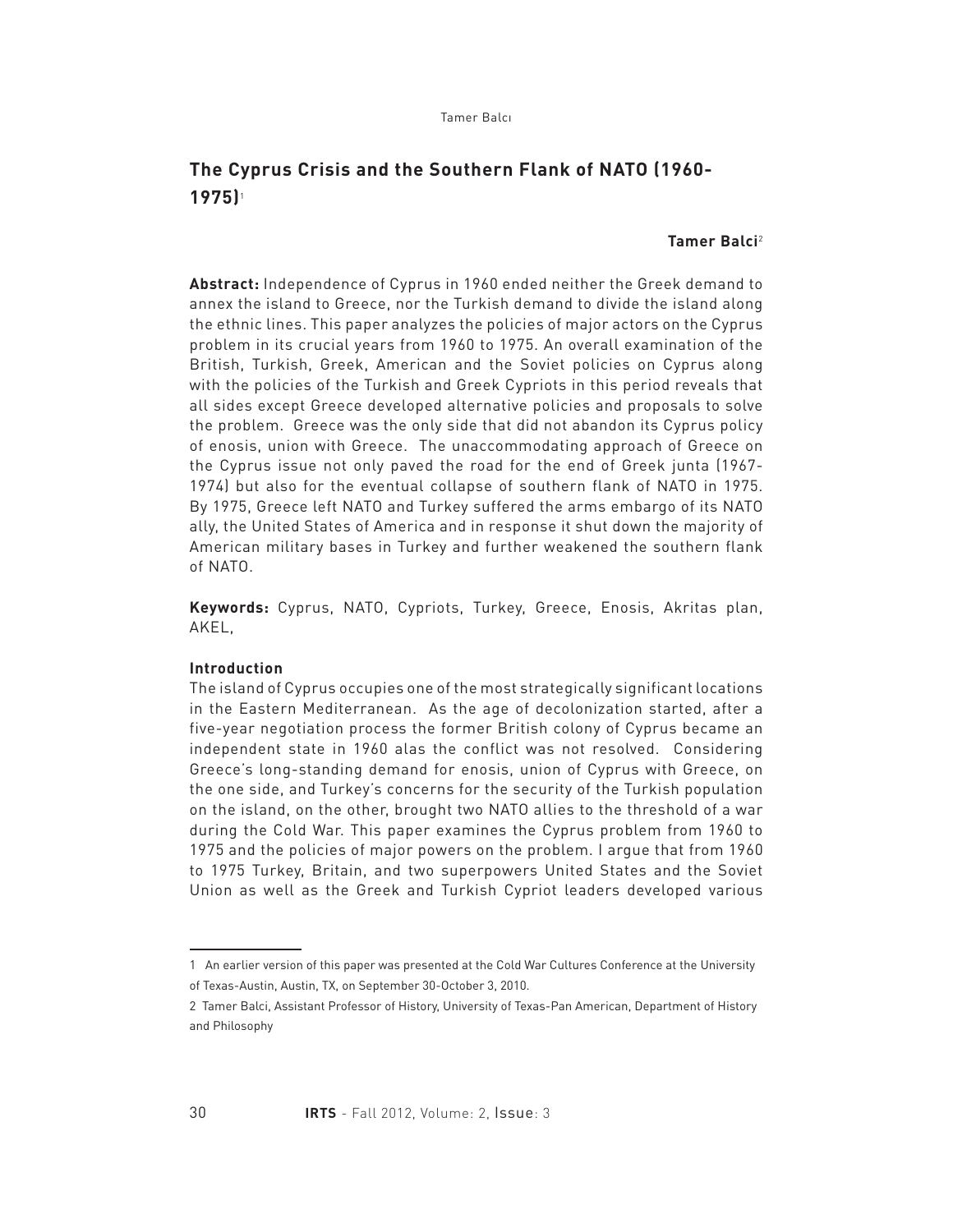policies on Cyprus that served the best of their as well as the Cypriots' interests. In this time period, Greece was the only side that never adopted a different policy than enosis. Greece neither considered an alternative policy on Cyprus nor offered an accommodating solution to address the concerns of the Turkish Cypriots, such as granting equal citizenship rights to Turks on the island instead of minority rights.

Initially, Turkey and the Turkish Cypriots opposed the Greek enosis proposal and alternatively proposed taksim, division of Cyprus between Turkey and Greece. Turkish policy changed after 1964 as Turkey and Turkish Cypriots regarded a federal state as a viable solution to the problem. Nevertheless, the Greek Cypriot unwillingness to grant equal citizenship rights to the Turks on the island left this offer futile despite the explicit Soviet support for a federal solution. While Greece insisted on enosis, by the mid-1960s the Greek Cypriot leadership favored an independent Cyprus instead of enosis and thus was targeted by Greece. After securing a military base in south Cyprus, Britain gradually left the burden of diplomatic meddling to the US despite the American reluctance for engagement.

The primary concern for the US was the security of the southern flank of NATO. New Cyprus republic took its place among the non-aligned countries. This situation created a fertile atmosphere for the Soviet influence on the island. In order to prevent any Soviet involvement on the island, the US initially stayed aside and expected Britain to resolve the issue diplomatically. The US intervened in 1964 when the problem turned into a direct threat to the security of NATO. By 1964 the constitutional authority of Cyprus republic was dissolved. The foundation treaties of Cyprus allowed Turkey, Greece and Britain to intervene militarily in case the agreed terms were altered without the consent of the signatories. Appealing to this clause, Turkey planned to intervene on the island in 1964 but the US strongly warned Turkey not to do so. In his letter to Turkish Prime Minister İsmet İnönü, US President Lyndon B. Johnson stated that if a Turkish intervention into Cyprus caused a Soviet attack against Turkey, Turkey's NATO allies might not come to its aid. Also, Johnson warned İnönü that Turkey was not allowed to use US arms for non-NATO purposes. The letter turned Turkish-American relations upside down and marked the beginning of an unfriendly era between two countries. Taking advantage of this political climate, the Turkish left successfully rallied masses toward anti-Americanism in Turkey.

It is against this background that the role of the US in the Cyprus issue took on a new significance. The US policy on Cyprus failed because of three main reasons: first amid all the turmoil of Cold War, the US intervened only after the conflict became a direct threat to the unity of NATO but it was too late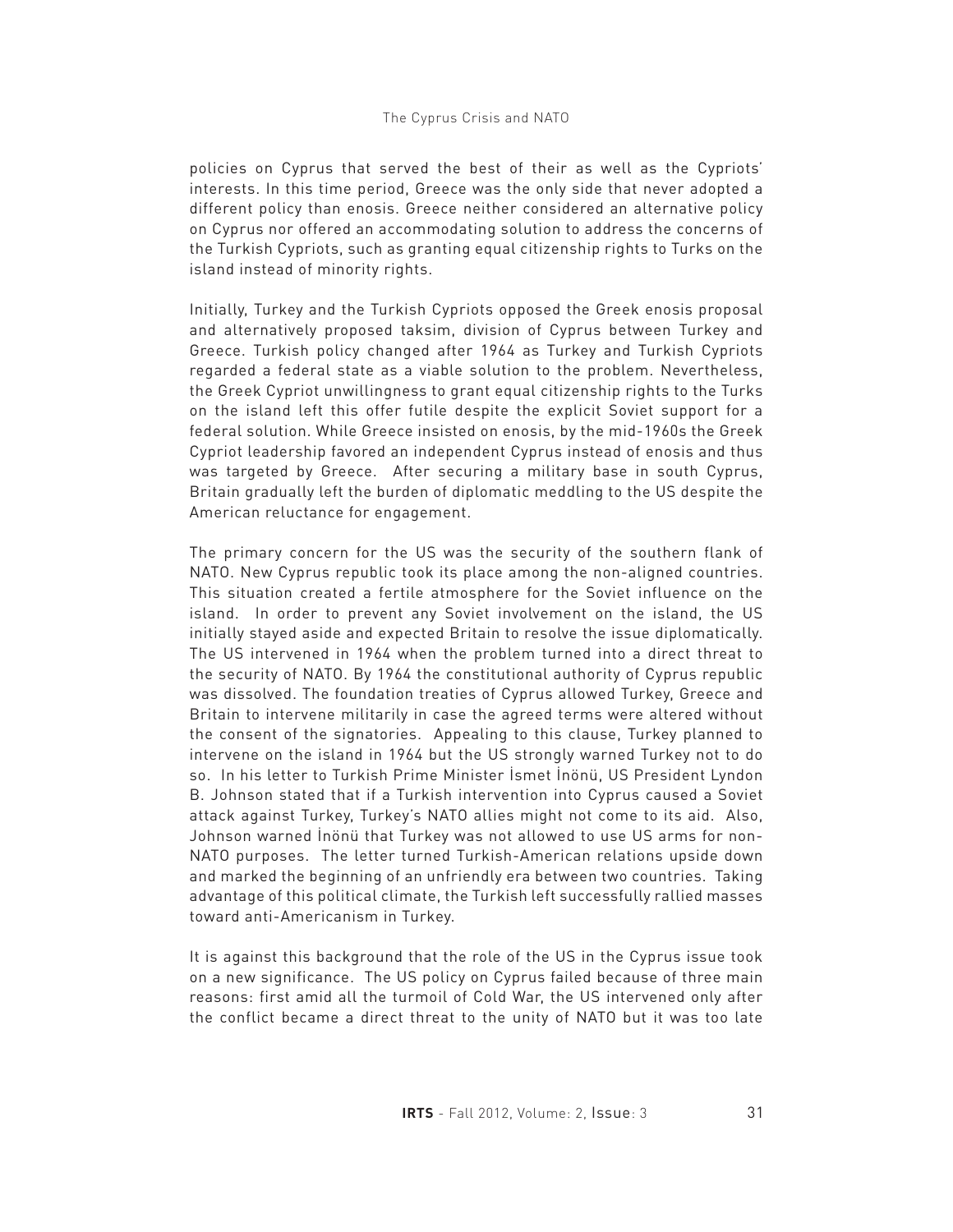too little. Second, the US policy makers ignored the democratic voice of the people in Greece and Turkey by supporting military regimes. Third, the US policy was under the heavy influence of a Greek lobby that prioritized the Greek interests over the US interests. Consequently, the same policies caused the collapse of the southern flank of NATO.

As opposed to the US, the Soviets took their steps cautiously and reached their objectives by 1975. The best organized party in Cyprus was the communist party. The Soviets let the Cyprus Communist Party (AKEL) voice the communist agenda. The Soviets were open to any solution that left Cyprus an independent state so that Cyprus did not become a NATO entity. Thus, the Soviets were against both Greek enosis, union with Greece, and Turkish taksim, division, policy.

Next time another crisis started in Cyprus in 1974, resented Turks ignored the US and launched a unilateral military operation. Turkey reached its goal of preventing enosis and gained an upper hand in the conflict. As a result, the pro-American Greek junta fell in Greece and Greece pulled out of NATO alas the enosis policy of Greece on Cyprus remained unchanged. Soon Turkey faced a US arms embargo and it retaliated by shutting down non-NATO US military bases in Turkey. By 1975, the southern flank of NATO was weaker than ever.

# **The Roots of the Cyprus Conflict**

The Cyprus problem started in the mid 1950s when Cyprus was a British colony. Cyprus was under British control since 1878. Britain rented the island from the Ottoman Empire in 1878 and annexed it in November 1914 when the Ottoman Empire joined WWI on the side of Germany. After the war, the article 16 of the Lausanne Treaty (1923), stated that should Britain decide to leave Cyprus, the future of the island would be determined by Turkey and Britain.3 The article 16 allowed Turkey to have a voice in the future of Cyprus.

As the decolonization started after WWII, Britain was initially willing to leave Cyprus. As the Cold War brought a new communist threat to the Middle East and Israel gained independence in 1948, Britain reevaluated the evacuation of Cyprus as it desperately needed a strategic military base in the Middle East. Consequently, in the 1950s Britain made Cyprus its military center in the region. The only problem was that the island lacked a natural port. Since building a port would be too expensive, Britain first built only a military airport and a base on Cyprus. During the Suez Crisis in 1956, Britain understood the

<sup>3</sup> Ahmet Yavuz, TC'nin Andlaşmaları I, (Ankara: The Ministry of Foreign Affairs, 1992) 23.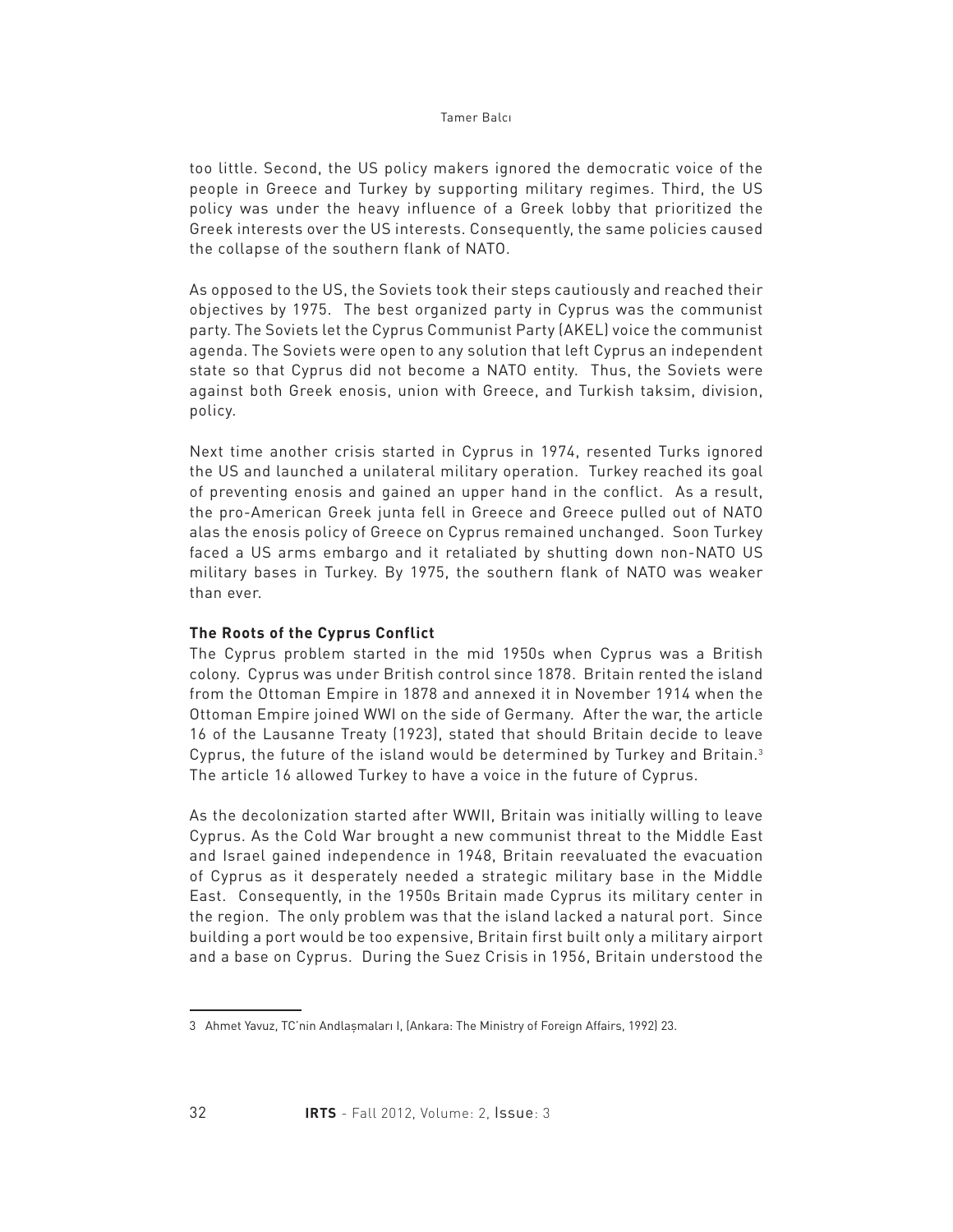strategic significance of Cyprus in the eastern Mediterranean. Since Cyprus did not have a port, Britain had to receive support from Malta, 1,000 miles away from the Suez Canal.

During the British colonial administration, Greece several times asked Britain to allow Greece to annex Cyprus. The United Nations' declaration supporting the right to self-determination for every nation was a great opportunity for the Greek population of Cyprus. But Greeks were not the only nation on the island. Turkish Cypriots, who made up 30 percent of the island population, formed another nation in Cyprus. The British unwillingness to give up Cyprus attracted the fury of the Greek militant organization (EOKA)4, which targeted not only the British authorities but also Turkish Cypriots because of their support for the British. The Greek Cypriot violence pushed Britain to the negotiation table after 1955. As agreed in the Lausanne Treaty, Turkey became one of the parties in the negotiations. During the negotiations Greece and Greek Cypriot policy was enosis, annexation of island to Greece, while Turkey pursued a taksim, partition policy that aimed to divide the island between Turkey and Greece.

Eventually Cyprus achieved its independence on August 16, 1960 and it became a joint state of Turkish and Greek Cypriots. The London and Zurich Treaties,5 which served as the basis of Cyprus constitution, created a shared governance of Greek and Turkish Cypriots with Turkish and Greek as official languages. According to the foundation treaties, president and vice president of the Cyprus Republic were to be a Greek and a Turkish Cypriot respectively. Both president and vice president were granted veto rights over the decisions of Ministers of Council that included seven Greek and three Turkish Cypriots. Similarly seventy percent of the parliament seats were reserved for Greek Cypriots while Turkish Cypriots were to receive the thirty percent of parliament seats. Likewise, civil service positions as well as security forces were to be divided proportionally. Furthermore, a constitutional court was created for the disputes. The court had to have a Greek, a Turkish and a neutral member. The neutral member had to be the president of the constitutional court. Furthermore, the article 22 of the treaties clearly prohibited both the Greek goal of enosis and Turkish goal of taksim, partition. In the agreement, Britain secured two military bases on the island. Together with Britain, Greece and Turkey became guarantor powers of the new Cyprus Republic. They were authorized to intervene in the island in case the agreed constitutional

<sup>4</sup> Ethniki Organosis Kiprion Agoniston (National Organization of Cypriot Fighters).

<sup>5</sup> Murat Metin Hakki, edt., The Cyprus Issue, A Documentary History, 1878-2007, (London: I. B. Tauris, 2007) 31-39.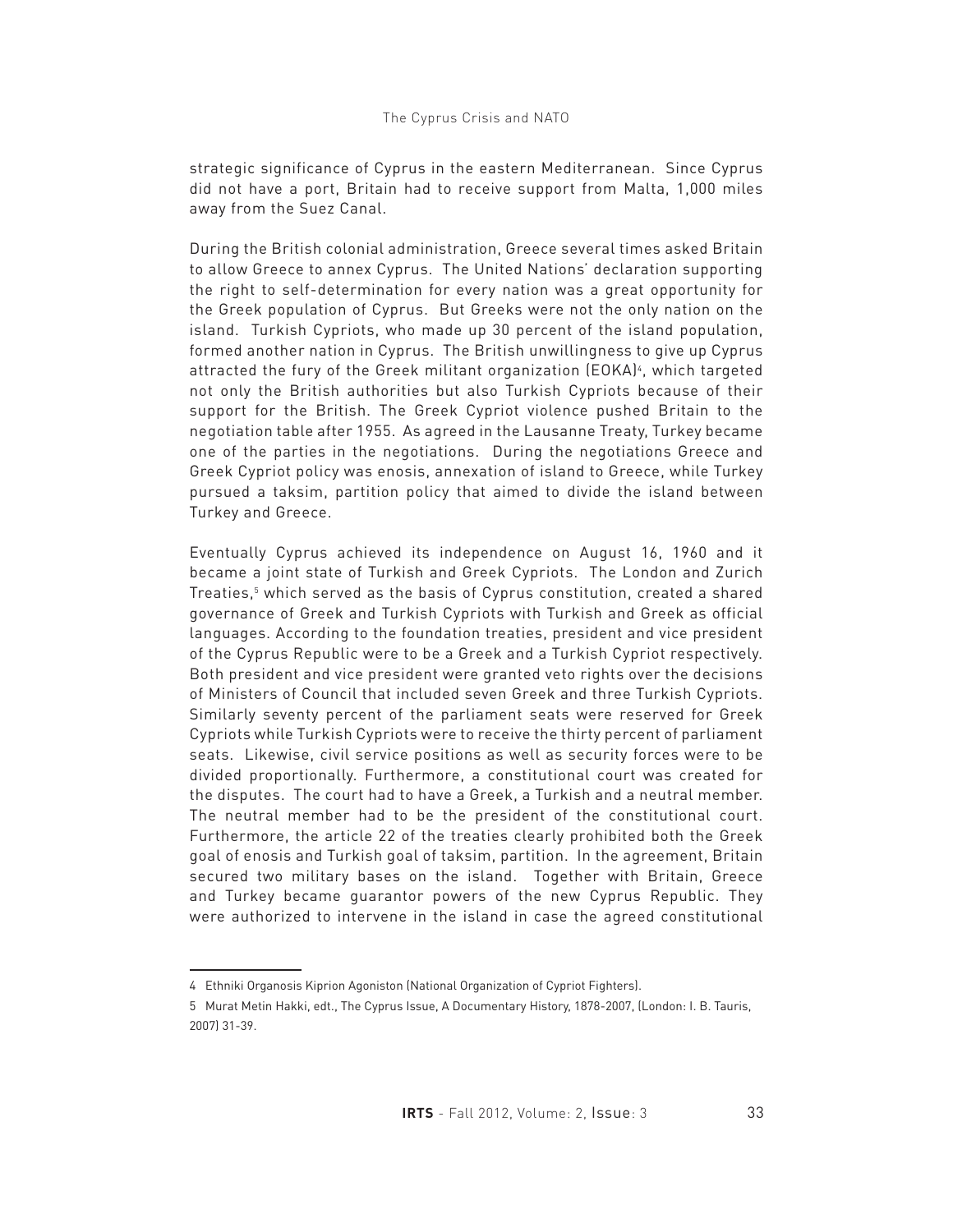authority was disrupted. The 1960 Cyprus Constitution was drafted based on the outlines listed in the foundation treaties<sup>。</sup>Greek Cypriots considered the independence as a step toward enosis.7 The independence removed the British obstacle. The next target was the Turkish community. The Greek Cypriots were not satisfied with the Cyprus constitution. The constitution, according to the Greek president of Cyprus, Archbishop Makarios®, gave too many rights to the Turkish population. Makarios was not willing to give more than minority rights to the Turkish Cypriots. By violating the constitution, he refused to give civil service positions to Turkish Cypriots and subdued the Constitutional Court. Under the pressure and threats from Greek Cypriots, on May 21, 1963, the president of the Supreme Constitutional Court, Ernst Forsthoff and his assistant resigned from their posts.<sup>9</sup>

Makarios presented a thirteen-point constitutional amendment proposal to Turkish vice president Fazıl Küçük on November 30, 1963. Makarios proposed to remove the veto power of Turkish vice president, proportional representation of civil officers and security forces.10 He also wanted to remove the guarantee agreements from the constitution. Since these changes would reduce the Turkish Cypriots to a minority position, both Küçük and the Turkish government refused them. In December 1963, Makarios declared that he did not recognize the guarantee treaties.

Soon after Makarios' declaration, organized attacks against the Turkish Cypriots started. Despite the pleas of the Turkish vice president, Fazıl Küçük, there was no Cypriot state attempt to stop the violence against the Turkish civilians. In fact, the attacks against Turkish Cypriots were organized by Greek Cypriot authorities. Thus, Turkish Cypriots organized in the (TMT) Türk Mukavemet Teşkilatı, Turkish Resistance Organization. The atrocities against Turkish Cypriots turned into a massacre on December 24, 1963. In the last

<sup>6</sup> Ibid., 41-87.

<sup>7</sup> Abdulhaluk Çay, Kıbrıs'ta Kanlı Noel–1963, (Ankara: Türk Kültürünü Araştırma Enstitüsü Yayınları, 1989) 44-45.

<sup>8</sup> On March 9, 1956, Cyprus' British Governor Harding exiled Makarios to the Schelles islands in the Indian Ocean because of his active role in EOKA activities. In fact, the Orthodox Archbishop played important role in organizing EOKA. He even had a code name, Haris, in EOKA. Kıbrıs Gerçeği'nin Bilinmeyen Yönleri, (Istanbul: INAF 1992) 46.

<sup>9</sup> Pierre Oberling, The Road to Bellapais: The Turkish Cypriot Exodus to Northern Cyprus, (New York: Columbia University Press, 1982) 79.

<sup>10</sup> For the full text of Makarios' 13-point proposal see Hakki, 89-90.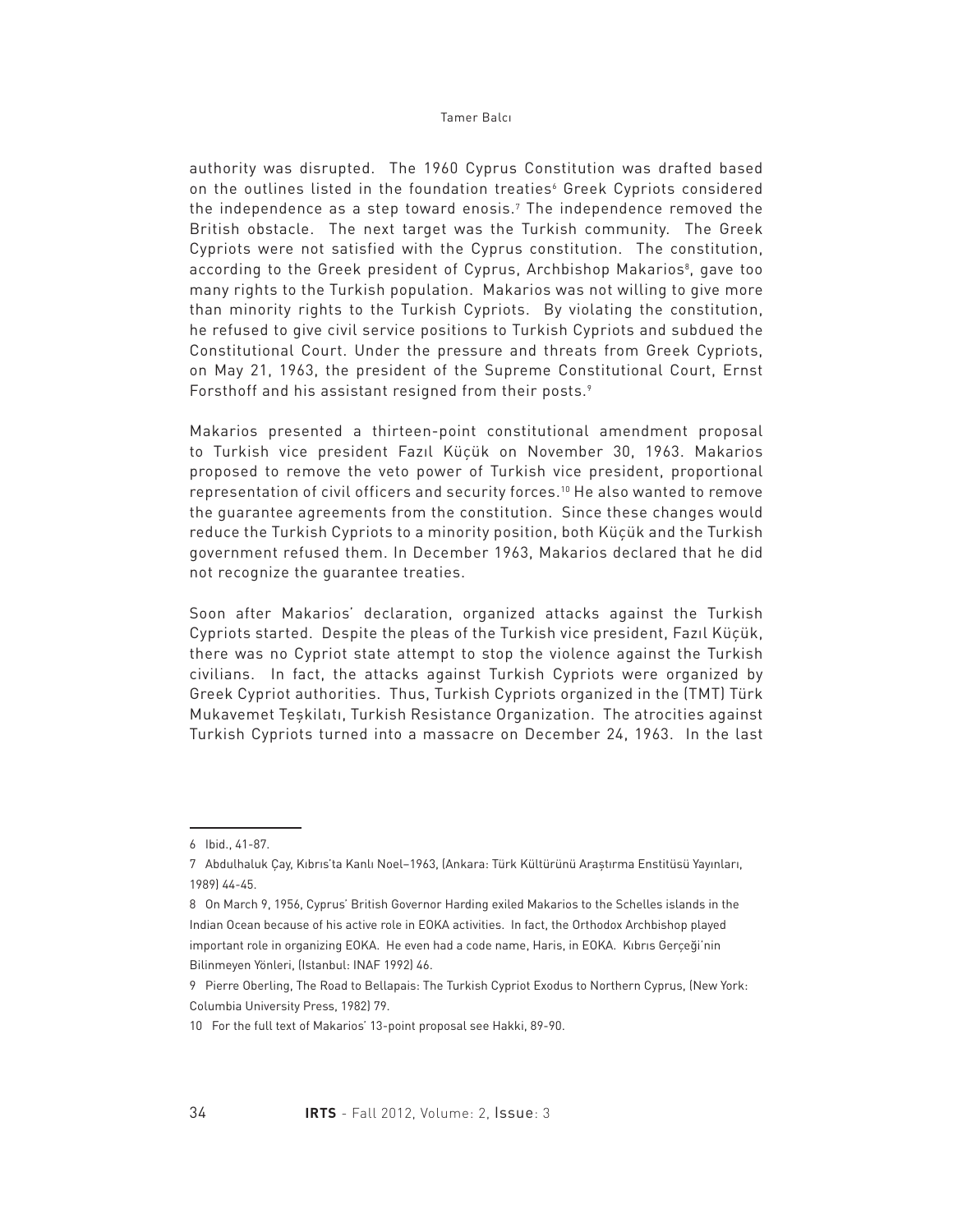## The Cyprus Crisis and NATO

week of December 1963, more than 300 Turkish Cypriots were killed.11 The annihilation plan took its name from a nineteenth century Byzantium legend, Akritas. The engineer of the Akritas plan<sup>12</sup> was the interior minister of the Cyprus Republic, Polikarpos Yorgacis. At the end of the Akritas plan, Yorgacis used the name Akritas instead of his name.

"It is estimated that we have better chances of succeeding in our efforts to influence international public opinion in our favor if we present our demand, as we did during the struggle, as a demand to exercise the right of self-determination, rather than as a demand for union with Greece (Enosis)….In the event of instinctive violent Turkish reactions, if our counter attacks are not immediate, we run the risk effacing panic in the Greeks in the towns and thus loosing substantial vital areas, while, on the other hand, an immediate show of our strength may bring the Turks to their senses and confine their actions to sporadic insignificant acts, …effective use of force dealing with the Turks will facilitate to a great extent our subsequent actions for further amendments. It would then be possible for unilateral amendments to be made, without any Turkish reaction, because they will know that their reaction will be weak or seriously harmful for their community."<sup>13</sup>

Some parts of the Akritas plan were omitted in the publication. It is suspected that these parts included the annihilation plans against the Turkish Cypriot community.

Under these circumstances Turkey considered all the options to protect the Turkish community on the island. Initial step was diplomatic. Turkish president Cemal Gürsel sent a letter to US president Lyndon B. Johnson on December 25, 1963 and requested him to stop the violence and massacres

<sup>11</sup> George W. Ball, The Past Has Another Pattern: Memoirs, (New York: Norton and Company, 1982) 338.

<sup>12</sup> The Akritas plan became known to public on April 21, 1966 when it was published in Patris, a right wing Greek newspaper controlled by the EOKA B leader General Grivas. Since Grivas turned against Makarios after the 1964 crisis, he had the Akritas plan published to diminish Makarios' authority in Cyprus. Çay, 57.

<sup>13</sup> For the full text of Akritas plan see, Hakki, 90- 97. The Akritas plan was published as a UN Document A/33/115, s/12722 of 30 May 1978. Parts of the Akritas plan is available http://www.cyprusconflict.net/akritas\_plan.html (accessed 11 January 2012).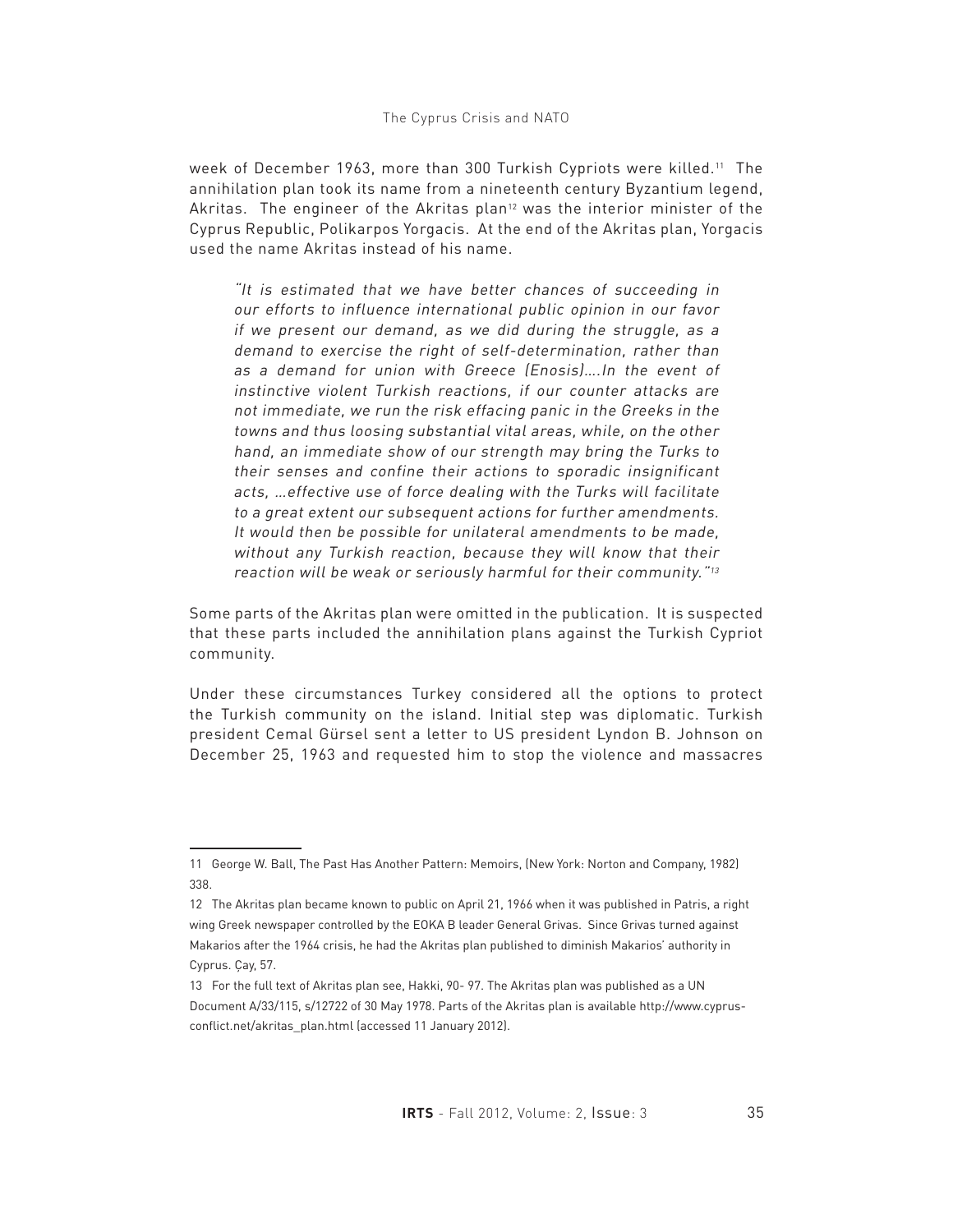against Turkish civilians.14 On the same day, Turkish jets flew over Cyprus as a warning to the Cyprus government. In response, Makarios appealed to the UN to ensure his grip on Cyprus but he was not able to get a protectorate from the UN.

On December 27, British troops on the island restored order in Nicosia, creating a line between the Turkish and Greek sides of Nicosia. Later on, Turkey and Greece joined the British peacekeeping force. The joint peacekeeping force established a green line between the two sides. This action reduced the tension in Nicosia but the violence did not end in the countryside.

The representatives of Turkish and Greek Cypriots, Greece, Turkey and Britain met at the London conference to discuss the issue on January 15, 1964. During the conference, Greek Cypriots insisted that the constitution be amended, while Turkish Cypriots offered their pre-1960 plan, partition. The main issue was the security of the Turkish population on the island. Turkey, Greece, and Britain agreed to a deployment of a NATO peacekeeping force in Cyprus. Turkish Cypriots accepted this plan but Greek Cypriot leader Archbishop Makarios refused. Makarios' refusal to allow the deployment of a NATO force was motivated by several factors. Makarios' primary goal was to amend the Cyprus constitution. A NATO force, which would have protected the guaranteed treaties, the constitution, and the security of Turks, would not help him to achieve his goal of enosis.<sup>15</sup> The deployment of NATO forces on the island would also have provoked a Soviet reaction and strengthened the political left in Cyprus. Makarios had to consider the upcoming elections in 1965. AKEL, the Cyprus Communist Party, was the most organized party on the island and it was strongly against NATO existence on the island. Archbishop Makarios did not mind flirting with AKEL. He kicked Turkish Cypriot deputies out of the Cyprus parliament and appointed AKEL members in their places.

Makarios, therefore, would only agree to a United Nations peacekeeping force. Neither Turkey, Greece, Britain, nor the US were initially willing to accept the UN peacekeeping force because if responsibility for the Cyprus issue were transferred to the UN, the Soviets would have an opportunity to play a role in finding a solution. The Soviets had already condemned the attempts of Britain, Greece, and Turkey to deploy a NATO force on the island.16 Eventually, it was

<sup>14</sup> American Foreign Policy, Current Documents 1963, (Washington: US Government Printing Office, 1967) 470.

<sup>15</sup> Oberling, Road to Bellapais, 103.

<sup>16</sup> Faruk Sönmezoğlu, Tarafların Tutum ve Tezleri Açısından Kıbrıs Sorunu (1945-1986), (Istanbul: Istanbul Universitesi Yayınları, 1991) 69.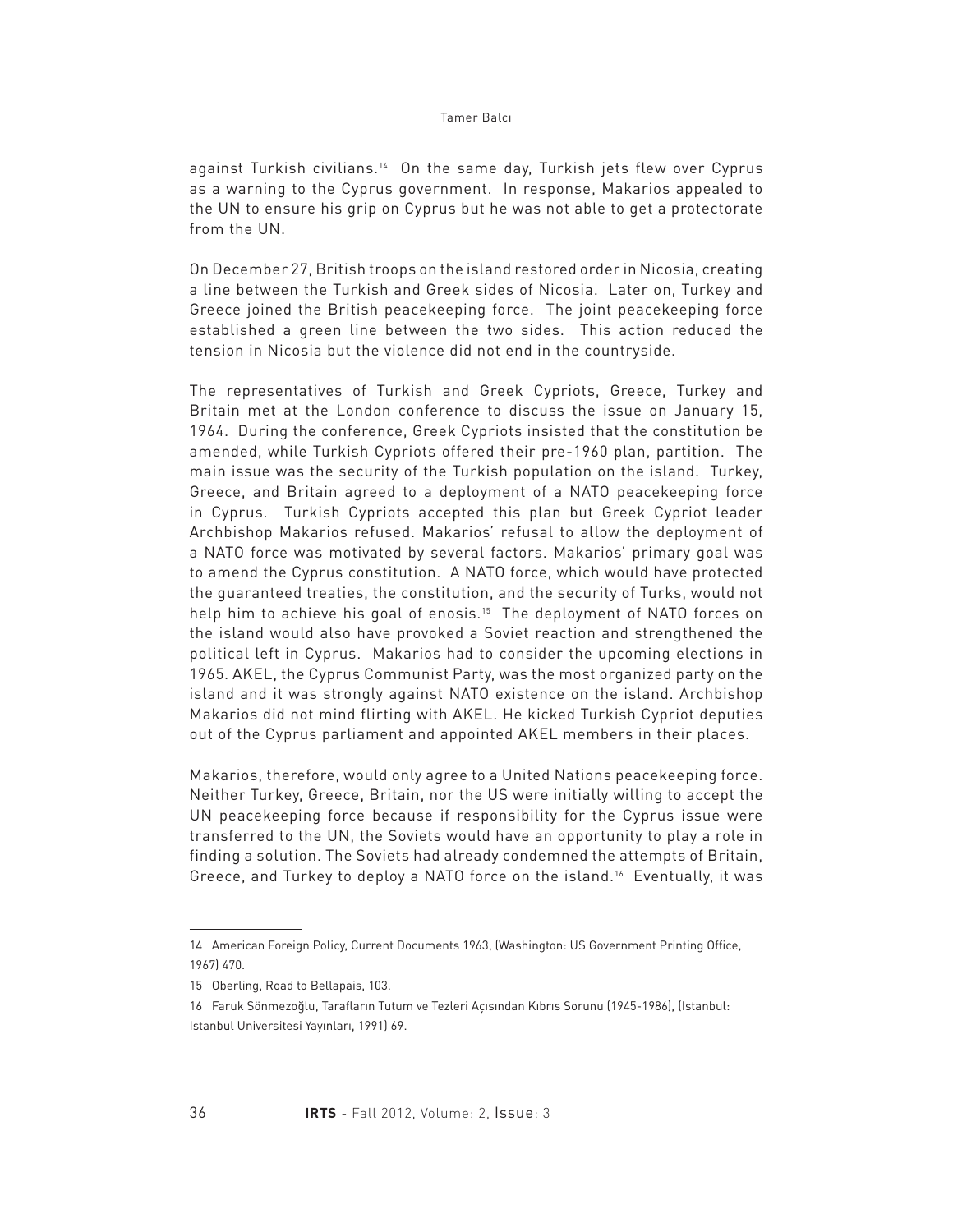# The Cyprus Crisis and NATO

agreed that a UNFICYP (UN peace keeping force in Cyprus) should take an active role in Cyprus. However, the UNFICYP could not prevent the continuing violence in Cyprus either.

Subsequently, the US started playing a major role in the Cyprus issue. The American approach toward the Cyprus issue was different than that of Britain. While Britain tried to maintain its own interests in the Middle East using Cyprus as a military base, the US evaluated the issue as a security problem at the southern flank of NATO and in the eastern Mediterranean.<sup>17</sup> The Cyprus problem brought two NATO allies, Turkey and Greece, to the threshold of a war.

As a result of the crisis, Turkish Cypriots lost their power in the ruling circles of the Cyprus Republic. Since then, the Greek Cypriot authorities have been accepted as the legitimate government of Cyprus, although they violated the Cyprus constitution and the international treaties that founded the Cyprus Republic. The crisis also separated the previously integrated population. In order to protect themselves, Turkish Cypriots gathered in a small territory. Greek scholars claim that the TMT "forced" Turkish Cypriots to separate themselves from Greek neighborhoods in order to set the foundations for partition.18 In reality, the Turks squeezed into a small area consisting of only 4.96 percent of the island.<sup>19</sup> Thus, the exodus of the Turks cannot be considered as an integral part towards realizing their partition plan.

Turkey would not accept the ambiguous situation in Cyprus. Turkey's primary concern was the security of Turkish Cypriots. Moreover, Cyprus had a strategic significance for Turkey. Although Turkey and Greece were allies in NATO, they have never trusted each other. Had Cyprus been controlled by Greece, Turkey would have been surrounded by Greece from three sides. Under these political circumstances, and in order to force Makarios to stop the violence against the Turkish Cypriots on the island, the Turkish parliament authorized its government on March 16, 1964 to intervene militarily. Despite this authorization, the Turkish government did not have any intention of using its intervention right as a guarantor power largely because of lack of military equipment.

The Turkish parliament hoped that the intervention decision would be a

<sup>17</sup> S. Şükrü Gürel, Kıbrıs Tarihi II (1878-1960), (Istanbul: Kaynak Yayınları, 1985) 44-49.

<sup>18</sup> Theodore A. Couloumbis, The United States, Greece, and Turkey: The Troubled Alliance, (New York: Praeger Publishers, 1983) 62.

<sup>19</sup> Sabahattin Egeli, 1960 Kıbrıs Cumhuriyeti Nasıl Yıkıldı, (Istanbul: Kastas A.S: 1991) 35.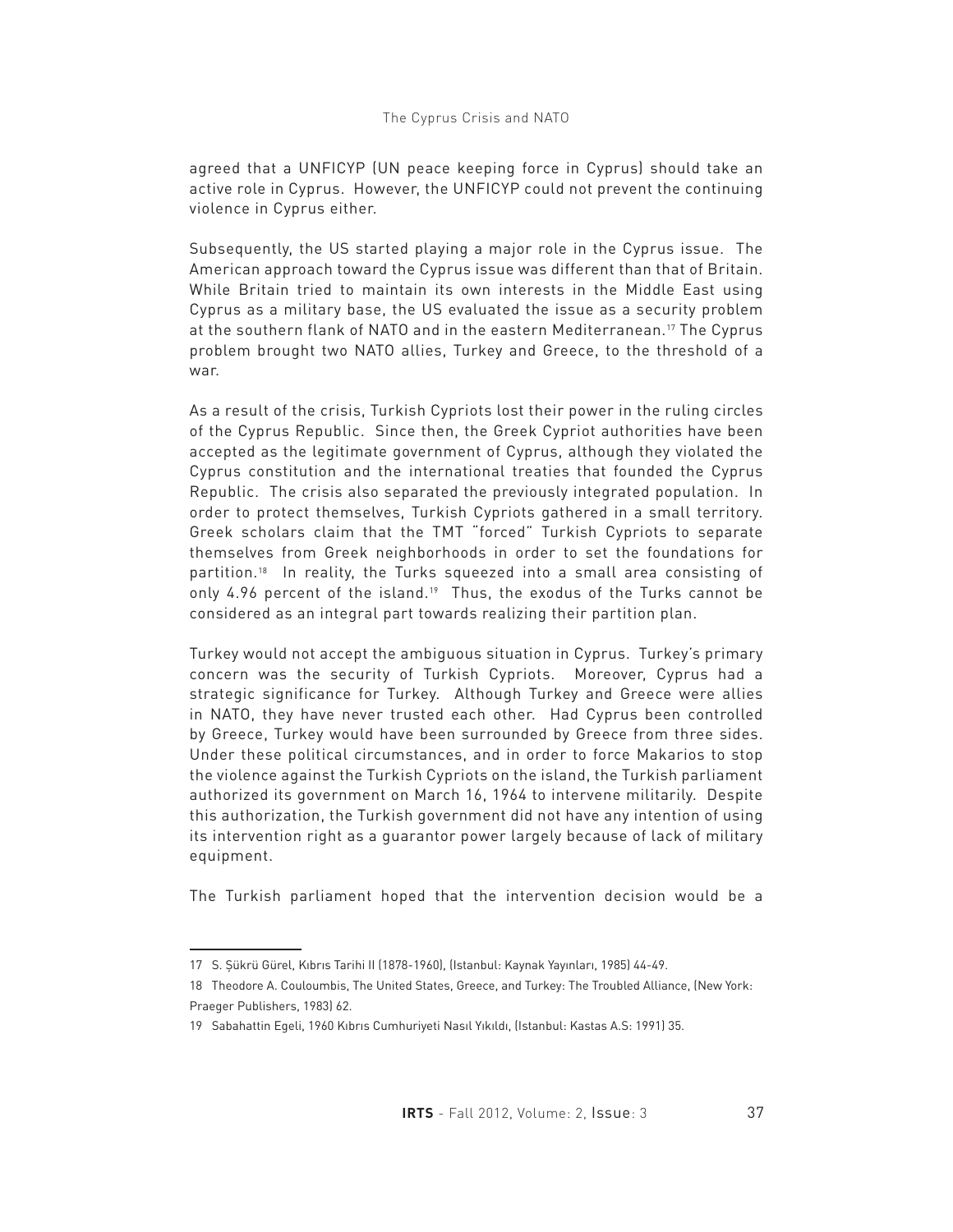warning to stop Makarios to carry on enosis. Instead, Makarios invited more Greek troops to the island and mobilized the Cypriot Greeks. The new government in Greece, led by Georgios Papandreu, had both nationalist and anti-American tendencies. Cooperation between Makarios and Papandreu brought 10,000 Greek soldiers to Cyprus. According to the Zurich and London Treaties, Greece was only authorized to have 950 soldiers on the island, while Turkey was allowed to keep only 650 soldiers.20

# **The Johnson Letter and Its Impact**

Despite pressures from both the Turkish public and authorization from the Turkish parliament, the Turkish government was dragging its feet for a military operation in Cyprus. The Turkish army's shortcoming could not be revealed. In May 1964, the Cyprus parliament, whose Turkish members had been sacked, passed a bill to establish a strong army and purchase heavy weapons for the Cyprus National Guard.21 Makarios' last step forced the Turkish government to reconsider its decision to intervene in Cyprus. The mutual demonstration of force brought two NATO allies to the threshold of a war. The Turkish government decided to intervene in Cyprus on June 7, 1964. Turkish Prime Minister İsmet İnönü informed US President Lyndon B. Johnson of Turkish plans with a hope that an American involvement would stop the Greek military movement on the island and make a risky Turkish military intervention unnecessary.<sup>22</sup>

"As İnönü expected, a warning letter from US President Lyndon B. Johnson on June 5 caused the Turkish government to cancel its plan. Nevertheless, the negative tone of Johnson letter made Turkish leaders worry about not only Cyprus but also about the reliability of NATO and US in Turkey's security. In his letter to Turkish Prime Minister İsmet İnönü, Johnson wrote that Turkey had decided to intervene in Cyprus without consulting the other guarantor powers. In addition, Johnson warned Turkey that it might be left alone in a military struggle against the USSR if Turkey's actions cause Soviet involvement:

 …a military intervention in Cyprus by Turkey could lead to a direct involvement by the Soviet Union. I hope you will understand that your NATO Allies have not had a chance to consider whether they have an obligation to protect Turkey against the Soviet Union if Turkey takes a step which results in Soviet intervention without

<sup>20</sup> Couloumbis, 46.

<sup>21</sup> Fahir Armaoğlu, 20. Yüzyıl Siyasi Tarihi (1914-1990), (V.1, Ankara: İş Bankası Yayınları, 1992), 788.

<sup>22</sup> Hakki, 97.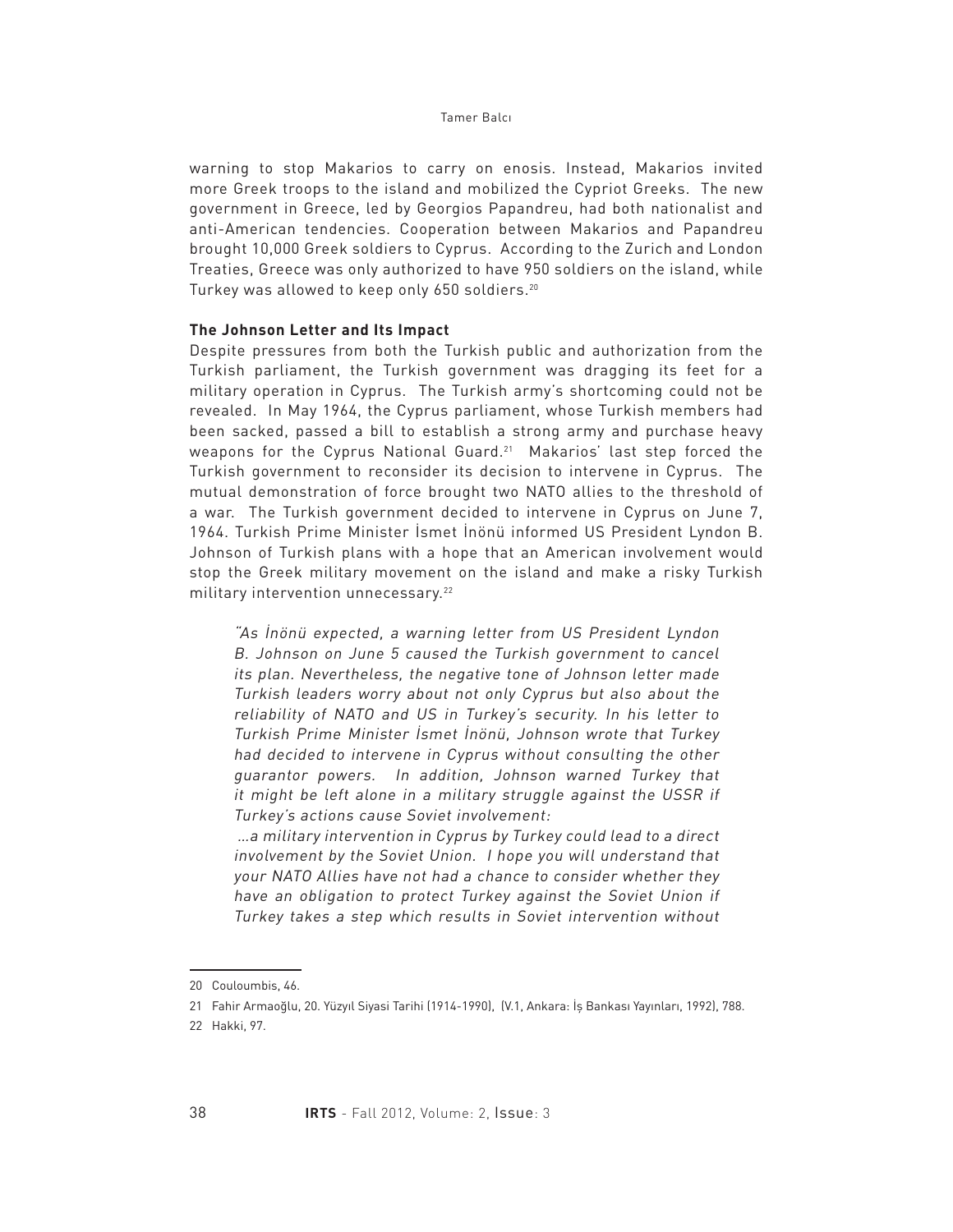# the full consent and understanding of its NATO Allies."<sup>23</sup>

The Johnson letter shocked Turkish authorities because until then the US had not played a very active role in seeking a solution to the Cyprus problem. Even on December 15, 1963, the US secretary of state, Dean Rusk, said to Turkish Foreign Minister Erkin that "[the] US took position that guarantor powers were the ones which could best resolve the Cyprus problem. [The] US already had enough problems on its agenda without taking on the Cyprus dispute."24 As Rusk revealed, the US had its own problems in this period and Cyprus was not considered as a primarily significant problem. The former US Secretary of State George W. Ball stated that Britain expected US diplomatic support, but the US was struggling with many problems around the world. Besides Vietnam, which was the US' biggest problem at that time, the US was faced with trouble in Panama and Congo. Also, the chilly relations with the USSR, because of the Berlin question, and the problems with Indonesia were on the US agenda. Therefore, the American government watched the Cyprus crisis from afar until it became a Cold War issue. The rising tensions between Turkey and Greece were jeopardizing the security of the southern flank of NATO. In this case, the US felt the necessity to intervene in the issue diplomatically.

The US, according to Ball, became involved in the Cyprus problem after the London Conference ended without a solution. In this period, President Johnson assigned Ball to bring about a solution for the Cyprus problem. Ball asserts that Duncan Sandy, the British Secretary of State for the Commonwealth and Colonies, informed Greek Cypriot Foreign Minister Spyros Kyprianou about the Anglo-American plan for a NATO force. This proposal was refused by Makarios immediately. Ball implies that had the Cypriot authorities been approached with a coordinated plan, it would have been more successful.25

Johnson, despite the pleas from Turkish authorities, reprimanded neither the Greek government, who sent 10,000 soldiers to the island violating the London and Zurich agreements it signed, nor the Cyprus government, who violated both the international treaties and the Cyprus constitution. One of the most important reasons why Johnson never warned Greece not to violate the treaties was the heavy influence of the Greek lobby in the United States. In 1964, many Greek-American organizations worked to gain the support of US authorities on the side of Greece. Greek-Americans pressured Johnson

<sup>23</sup> Ibid., 99. For the full text of the correspondence between Johnson and İnönü see Hakki, 98-100.

<sup>24</sup> Foreign Relations of the United States, 1961-1963, V.16, (Washington: US Printing Office 1994) 767.

<sup>25</sup> Ball, 341.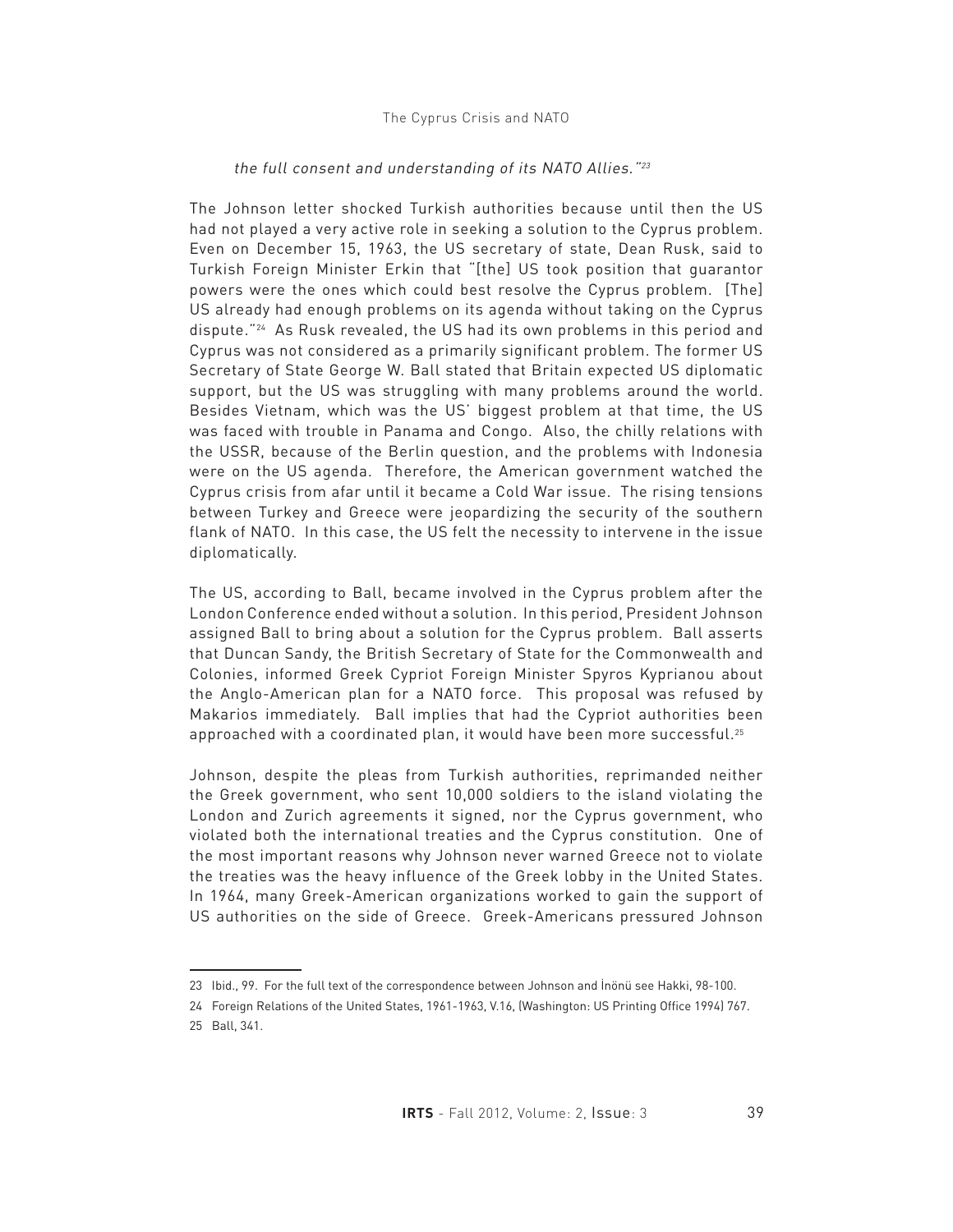by sending telegrams and letters to the White House. President J.F. Kennedy and later Johnson were worried about Makarios-AKEL collaboration,<sup>26</sup> but still American policy makers became a victim of one-sided propaganda of the Greek-American lobby.27 Turkey's efforts were, however, limited to diplomacy. In his response to Johnson, on June 13, 1964, Turkish PM İnönü revealed his disappointment about the words and content of Johnson's letter. İnönü explained that Turkey had always consulted with the US and the guarantor powers, but no agreement had been reached. İnönü also complained that the US warned Turkey not to intervene in Cyprus, although intervention is one of Turkey's legal rights as a guarantor, but the US never warned the Greek government, who openly violated the international treaties that Greece itself had signed. The main issue İnönü mentioned in his letter was the role of NATO.

"Our understanding is that the North Atlantic Treaty imposes upon all member states the obligation to come forthwith to the assistance of any member victim of an aggression. The only point left to the discretion of the member states is the nature and the scale of this assistance. If NATO members should start discussing the right and wrong of the situation of their fellow-member victim of a Soviet aggression, whether this aggression was provoked or not and if the decision on whether they have an obligation to assist the member should be made to depend on the issue of such a discussion, the very foundations of the Alliance would be shaken and it would lose its meaning. An obligation of assistance, if it is to carry any weight, should come into being immediately upon the observance of aggression."<sup>28</sup>

İnönü's visit to the US on June 22-23 gave hope that relations could be mended. The US spent more efforts to bring a solution to Cyprus. Former US Secretary of State Dean Acheson submitted a proposal to Turkey and Greece. According to Acheson's plan, Turks would get local autonomy in the predominantly Turkish areas. In other parts of the island, they would be given minority rights. Also, Turkey would have a military base in northern Cyprus. The rest of the island would be left to Greece. Greek delegates objected to

<sup>26</sup> Suha Bolukbası, Turkish-American Relations and Cyprus, (New York: University Press of America, 1988), 54.

<sup>27</sup> For a detailed account of Greek lobbying see Jacob M. Landau, Johnson's 1964 Letter to İnönü and Greek Lobbying of the White House, (Jerusalem: Hebrew University, 1979).

<sup>28</sup> Halil Ibrahim Salih, Cyprus: The Impact of Diverse Nationalism on a State, (Alabama: The University of Alabama Press, 1978), 150.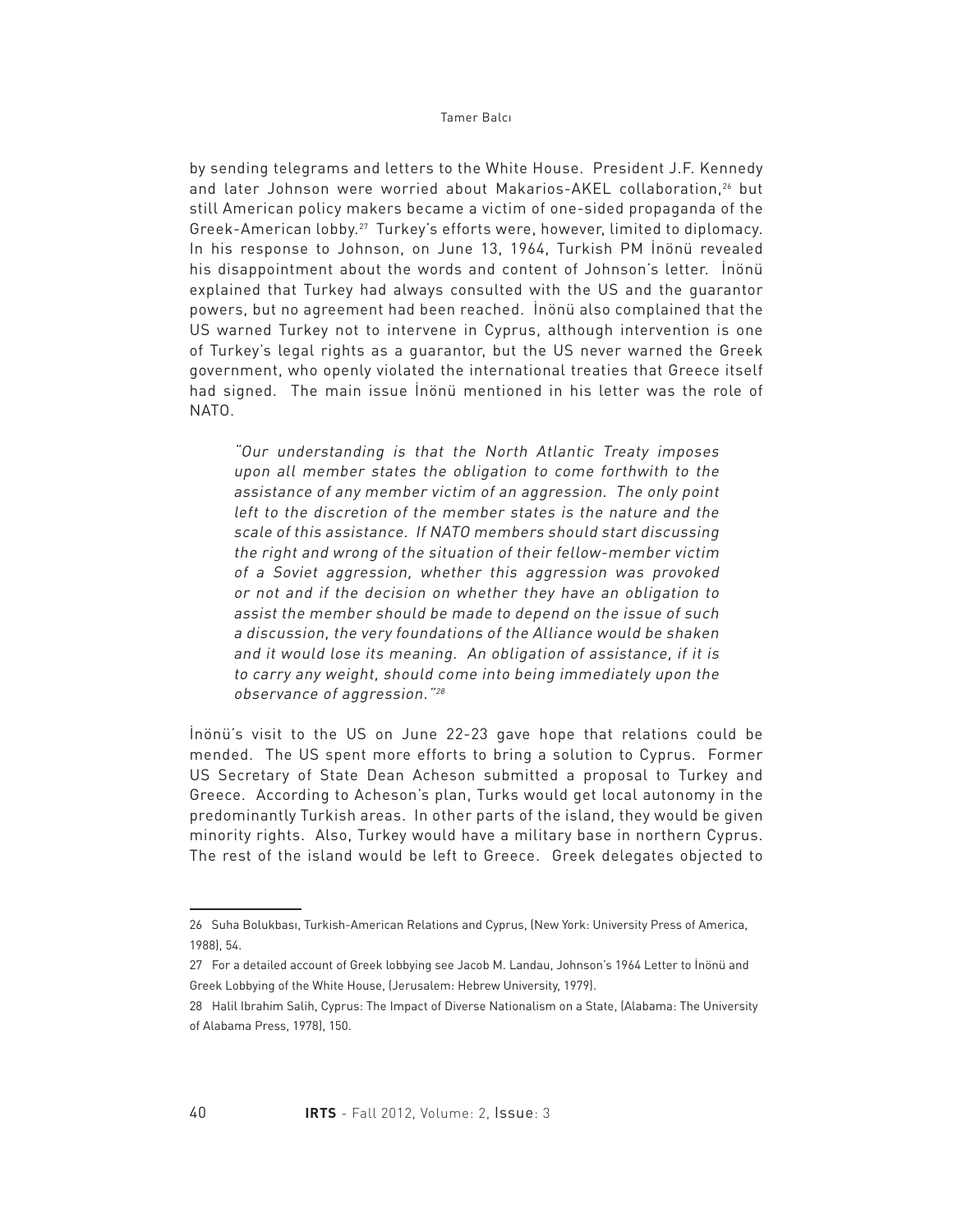# The Cyprus Crisis and NATO

this plan; instead, they offered a smaller portion for the Turks and the Turkish military base would remain only for 25 years.

While the negotiations were going on in Geneva, Greek Cypriot forces attacked Turkish villages on August 6, 1964. As soon as Makarios learned about Acheson's proposal, he moved to sabotage negotiations. Had the Acheson plan been accepted, Makarios would have lost his presidency in Cyprus. The area that Greek Cypriots invaded was a strategic location through which TMT, the Turkish Resistance Organization, could get aid from Turkey. Thus, this time Turkish reaction was harsher. Turkey first demanded that the Greek Cypriot forces end the invasion of land that TMT controlled. Once it was not done, Turkish jets bombed the Greek military bases in Cyprus. The US' silence during Turkey's bombing campaign put political pressure on Makarios. The Turkish bombing campaign did not cause a negative US reaction, even though Turkey used US made jets and supplies. The first Greek demand for an arms embargo against Turkey started after Turkey's strike,<sup>29</sup> but the US did not want to add fuel to the fire. The US relations with Turkey were already tense because of the Johnson letter. It seems that the US authorities understood Turkey's sentiment; thus, they did not want to pressure Turkey once more.

Despite the Makarios' sabotage attempt, the negotiations in Geneva carried on. Acheson prepared a second proposal. He offered Turkey a military base in Cyprus for 50 years. In fact, the Greek delegation's main objection was against giving local autonomy to Turkish Cypriots. Neither Makarios nor Greece was willing to give any autonomy to Turks. Also, Turkey wanted a larger portion of land for the military base than Greece would accept.

Turkish negotiator Nihat Erim claimed that Acheson told him and his military consultant Turgut Sunalp that if Turkey invades the territory, as proposed in the first proposal, the US would not interfere. When Erim passed the message to İnönü, İnönü demanded a formal written promise.30 The formal promise never came and the Geneva Conference ended without a solution. As a result of the 1963-64 crises, the constitutional authority of Cyprus Republic collapsed. Makarios illegitimately controlled the Cyprus Republic. Turkish deputies were kicked out of the Cyprus parliament. Previously mixed Turkish and Greek Cypriot communities were separated. The impact of the crisis on Turkish-American relations escalated even further.

<sup>29</sup> Suha Bolukbasioglu, The United States-Turkey Influence Relationship during the Cyprus Crises, Unpublished Dissertation, (University of Virginia: 1987), 158. 30 Ibid., 148-149.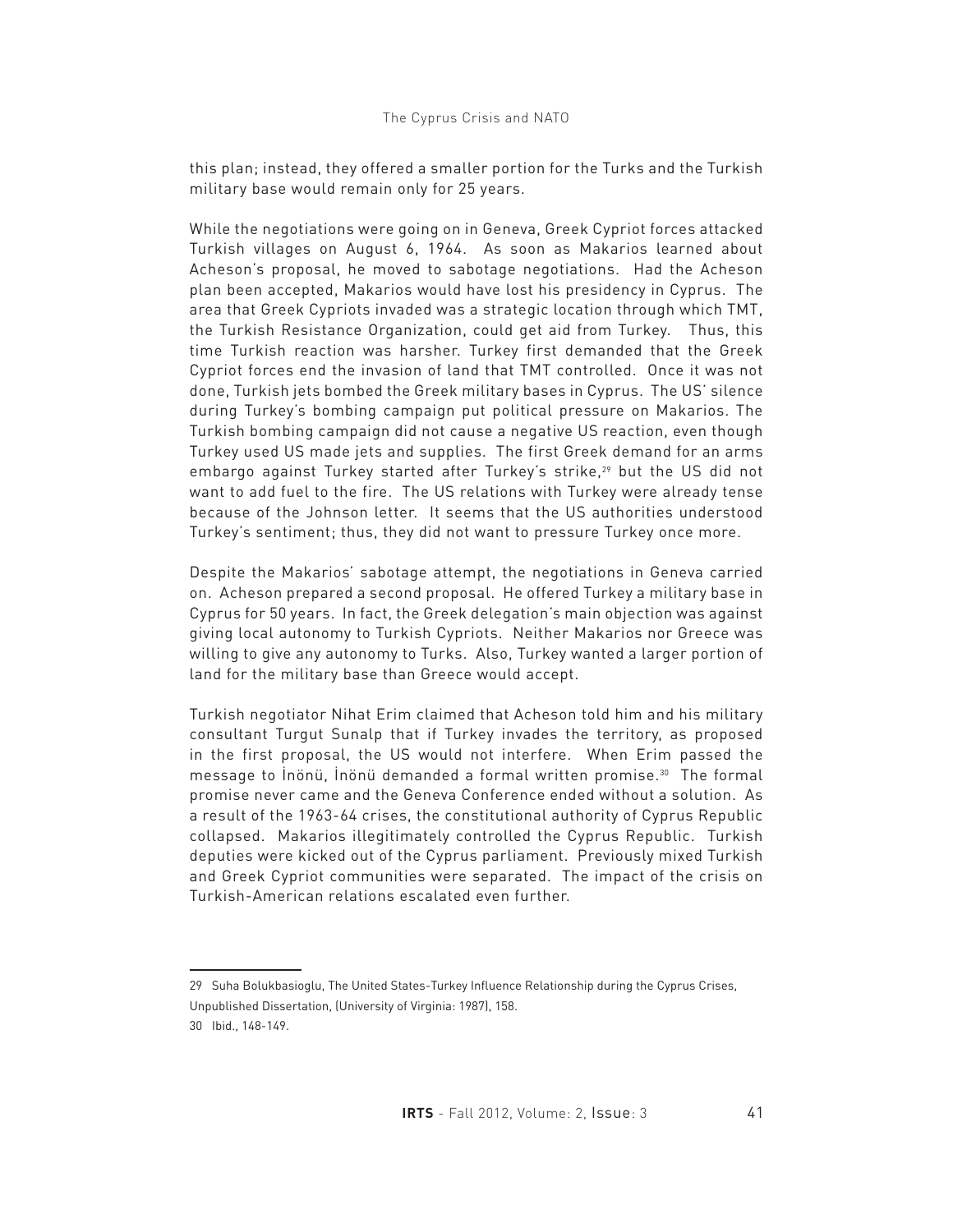## **The Impact of Johnson Letter and the Rise of Anti-Americanism**

The unsuccessful result of the Geneva Conference crushed Turkey's hopes of a peaceful resolution to the Cyprus problem. Turkish frustration turned into anti-American demonstrations. İnönü's Cyprus adviser, Nihat Erim, who later became Turkish Prime Minister in 1971, said that "until then there was only one country in the world [Turkey], in which Americans were never told to 'Go home' ".31 The Johnson letter incident changed that. The Turkish left was successful at exploiting the problem for its own gains. Since President Johnson openly opposed Turkish military intervention, the primary target of Turkish media and demonstrations was the US instead of Greece or Greek Cypriot leader Makarios.

The point in Johnson's letter regarding NATO's position worried Turkey. Turkey joined NATO only to protect itself from the Soviet threat but Johnson made clear that if Turkey provokes the Soviets, NATO would not defend Turkey against a Soviet attack. Johnson's approach to NATO's role brought the reliability of NATO and the US into question in Turkey. The US and NATO were declared unreliable and untrustworthy. Anti-American demonstrations intensified in August 1964. Demonstrators included many Turkish military officers including Cemal Tural, the Commander of the Turkish Ground Forces. Protestors shouted "Down with America".32

After the demonstrations, the US declared that the US would come to Turkey's aid in case of an attack by the Soviets, even if the attack happens while Turkey acts on its right to intervene in Cyprus<sup>33</sup> but this statement changed nothing. Although the Turkish government had no serious intention to intervene in Cyprus, the Turkish public was convinced that the US prevented Turkey from saving Turkish Cypriots. Furthermore, American policy makers reconsidered US Cyprus policy after the crisis by setting two basic principles in approaching the problem. Primarily, the struggle between the Greek and Turkish Cypriots should not cause a war between Greece and Turkey. Secondly, the Cyprus conflict should not jeopardize US relations with Greece or Turkey.<sup>34</sup> This shift and policy reevaluation was too late. Anti-Americanism was already widely spread in Turkey.

<sup>31</sup> Armaoğlu, 20.yy…, 790.

<sup>32</sup> Bolukbasi, 154.

<sup>33</sup> George S. Harris, Troubled Alliance: Turkish-American Problems in Historical Perspective, 1945-

<sup>1971, (</sup>Washington D.C.: Hoover Policy Study, 1972) 120.

<sup>34</sup> Thomas W. Adams & Alvin J. Cottrell, Cyprus Between East and West, (Baltimore: The John Hopkins Press, 1968) 69.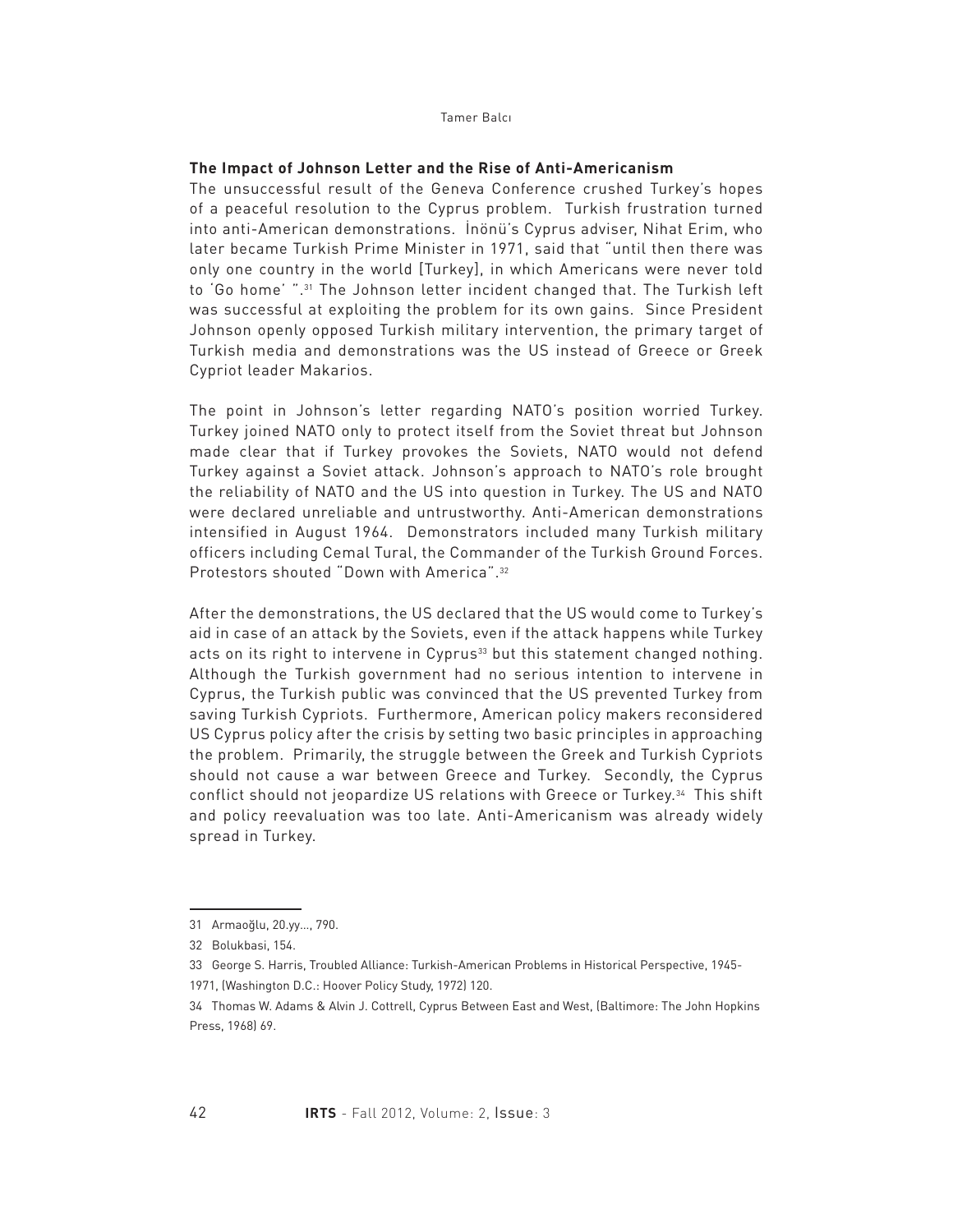Former US Secretary of State George W. Ball regarded Johnson's letter as "the diplomatic equivalent of an atomic bomb".35 In fact, the magnitude of the impact on Turkish politics was equivalent to the impact of an atomic bomb. Johnson's letter had shaken the roots of Turkish domestic politics and changed the Turkish political fault lines. Previously the dominant Turkish political groups were mainly defined as two groups: the Turkish militaryjudiciary bureaucracy and the Republican Public Party (RPP) have traditionally declared themselves as the guardians of progressive Kemalism and framed the rest either as religious or communist reactionaries. The Johnson letter incident destroyed this traditional progressive-reactionary frame by forcing Turkish politicians to seek alternatives to US.

In less than a month after the Johnson letter incident İsmet İnönü's government barely survived a vote of confidence in the Turkish parliament in June 1964.36 Seasoned politician İnönü, who had served in many state posts including presidency and prime ministry, did not have a clean record dealing with Turkey's socialists. He had previously exiled or jailed socialist intellectuals. Nevertheless, he now did not hesitate to tilt the RPP to the left. The RPP, the first political party of the Turkish Republic, had previously did not identify itself either as a left wing or a right wing party but only as a Kemalist party. A month later İnönü declared the RPP as a 'left of center' party. This new policy was basically a soft socialism. İnönü's new adviser Bülent Ecevit had socialist leanings. The RPP entered the 1965 elections with a new executive committee dominated by socialists. This step was perhaps one of the strongest warnings to the US. Turkey's flagship party was becoming socialist. As the party turned to the left, the conservative wing of RPP, led by Turhan Feyzioğlu left the RPP leaving the party mainly to socialists.

Despite the public protests, the main opposition, the center right Justice Party (JP), did not openly target the US. Instead the JP blamed İnönü for the diplomatic failure. The JP leader Saadettin Bilgiç stated that the US had to prevent the breakout of a war between Greece and Turkey. In order to do that the US had to give the political pressure on the country that cared most about the US.37 His soft message was certainly noted by the US policy makers.

The RPP's new 'left of center' policy did not help the party in elections. The JP won both the 1965 and the 1969 elections. Despite the victories of the conservatives in the elections, socialists broadened their influence in

<sup>35</sup> Ball, 350.

<sup>36</sup> Harris, 116.

<sup>37</sup> Bolukbasi, 153.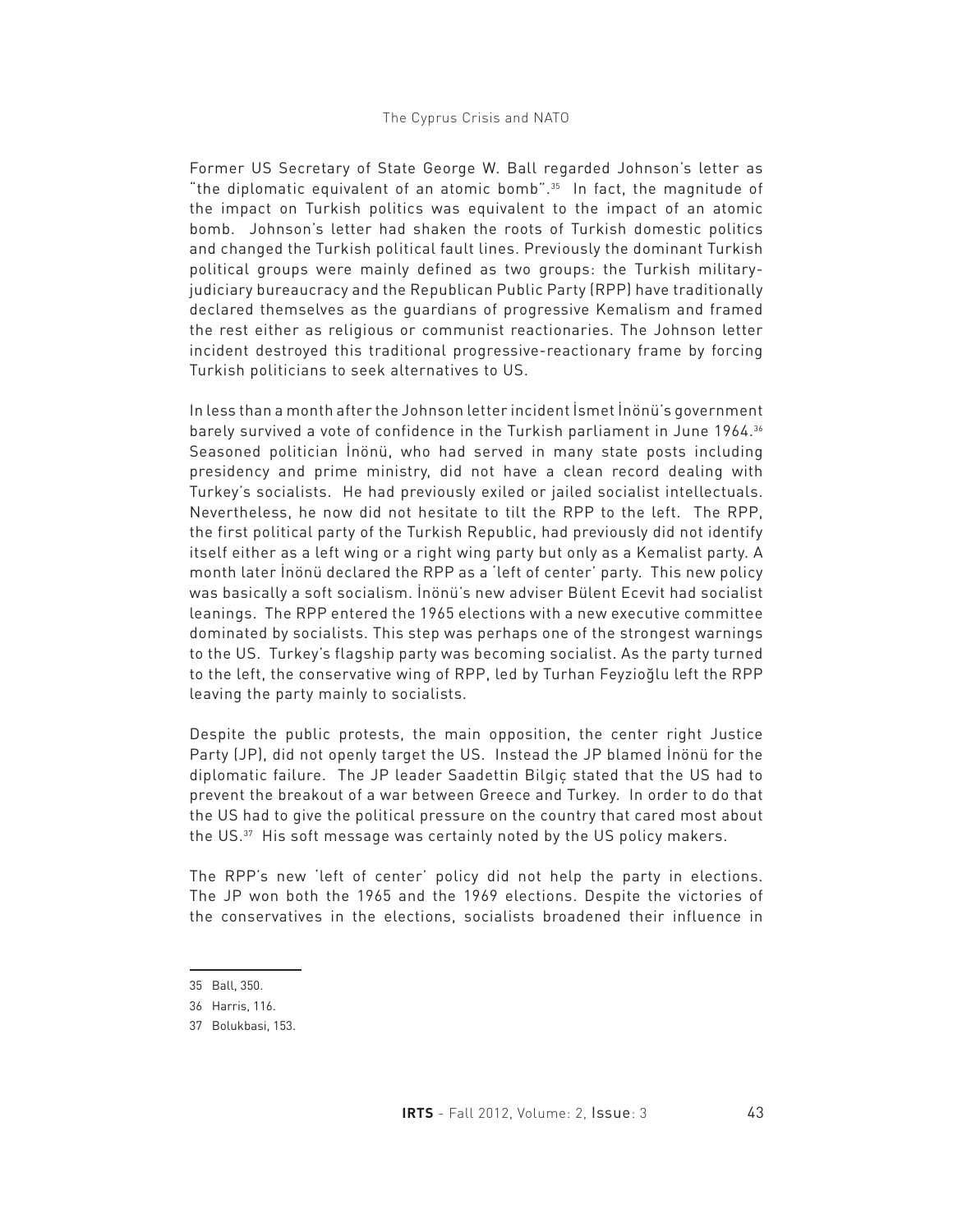intellectual circles. Turkish intellectuals with diverse political views all agreed that Turkey should not rely on the US anymore. While the conservatives proposed closer ties with the Islamic countries, the socialists proposed Turkey to leave NATO and join the non-alignment pact. Indeed, this was a strategic move. The majority of socialists desired for the improvement of Turkish-Soviet relations.<sup>38</sup>

In the mid-1960s, socialist ideas spread among university students, professors, and labor union members. Using the Johnson letter as a base of criticism, the Turkish media, which was overwhelmingly controlled by socialists, demanded Turkey's withdrawal from NATO. The demands in the media turned into an anti-American student movement in the universities. The socialists organized into the Turkish Labor Party (TLP). The TLP could not get a large sum of vote in the elections but its socialist voice was strong in the media. The protests in some occasions turned into leftist activism and by the late 1960s, Turkey witnessed political violations. The rise of political tensions and violence across Turkey led to a military coup in Turkey in 1971. After socialist TLP was shut down in 1971, socialists found refuge in the RPP, pushing it further to the left. In the 1972 congress, Bülent Ecevit defeated the legendary party leader İsmet İnönü and socialists eventually gained the total control of the RPP.

The Turkish government's policy changes also encouraged the socialists. Because of chilly relations with the US, the new conservative JP government did not hesitate to flirt with the USSR after the 1963-64 crisis. Turkish and Soviet parliamentary delegations exchanged visits after 1964. Furthermore, the Turkish government revised its 54 military treaties with the US. The 1969 treaty replaced all previous 54 treaties and it restricted the US military and personnel activities in Turkey.39 During the Lebanon crisis in 1958, the US had used its military bases in Turkey.40 After 1965, the US was no longer allowed to use its bases for non-NATO purposes. During the Arab-Israeli war of 1967 and the Lebanon crisis of 1969, the Turkish government did not allow the use of American bases in Turkey.<sup>41</sup>

## **New Policy Formations**

After the 1963-64 crises, Turkey proposed a federal state in Cyprus. Turkey's

<sup>38</sup> Ibid., 154.

<sup>39</sup> Fahir Armaoğlu, Belgelerle Türk-Amerikan Münasebetleri, (Ankara: Türk Tarih Kurumu Yayınları, 1991), 277-285.

<sup>40</sup> Harris, 66-68.

<sup>41</sup> Ibid., 166.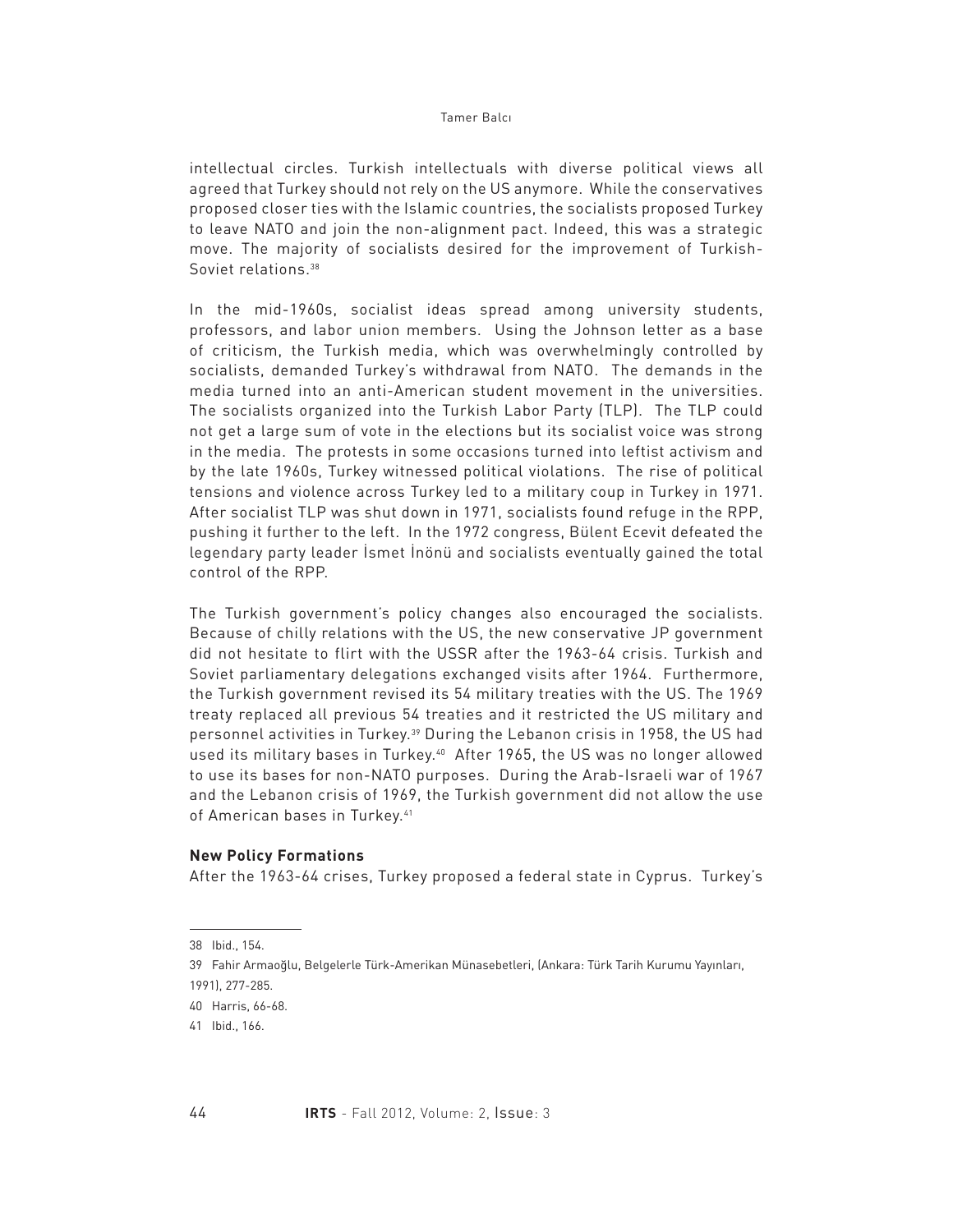new proposal attracted the Soviet support in the UN in December 1964.42 The Soviets did not miss any opportunity to pull Turkey to their side. Nevertheless, the Soviets still supported Makarios' proposal to cancel the guarantee treaties that authorized Britain, Greece and Turkey to intervene in Cyprus. The main Soviet goal was to prevent the NATO control of Cyprus. Thus, the Soviets supported the independence of the non-aligned Cyprus Republic. The Soviets were against enosis, which would have given the control of island to Greece and taksim, the initial Turkish plan to divide the island between Turkey and Greece. A federal Cyprus state without guarantee treaties was acceptable to the Soviets.

The Turkish government was not the only side that sought the Soviet support. Greek Cypriot leader Makarios did what he could to keep the Communist Party of Cyprus AKEL happy and at bay<sup>43</sup> so that he could attract the Soviet support. AKEL was the sole organized party in Cyprus until 1969. Makarios rewarded communists with five seats in the parliament after he had kicked out Turkish parliament members.44 In order to keep communists at bay Makarios had to abandon or postpone his enosis goal. Following the communist strategy of Soviets, AKEL was against enosis. It favored an independent Cyprus. Thus, when the Soviets supported the Turkish federation proposal for Cyprus, AKEL had a hard time on the island. Eventually, AKEL declared its objection to the federal state proposal.45

Nevertheless, Cyprus policy of Greece remained the same. Greece was afraid that the full independence of Cyprus would cause the abandonment of enosis. The US was also concerned that full independence would prevent the NATO control of Cyprus. The Acheson plan, therefore, suggested Turkey's taksim thesis together with Greece's enosis plan but it did not suggest the independence of Cyprus.

# **The 1967 Crisis**

After the 1963-64 crises, Greece had to deal with the political instability as well. Greek Prime Minister Georgios Papandreu's visit to the US at the same time as Turkish Prime Minister's visit in June 1964 did not result in a solution to the Cyprus issue. As soon as Papandreu returned to Greece, he publicly declared that he was proud of rejecting American political pressure. In less

<sup>42</sup> Ömer Taşlı, Ortadoğu'ya Süper Güçlerin Etkileri, (Istanbul: Fikir Yayınları, 1991) 93.

<sup>43</sup> Thomas W. Adams, AKEL: The Communist Party of Cyprus, (Stanford: Hoover Institution Press, 1971) 5-7.

<sup>44</sup> Adams, & Cottrell, 23-24.

<sup>45</sup> Sönmezoğlu, 69.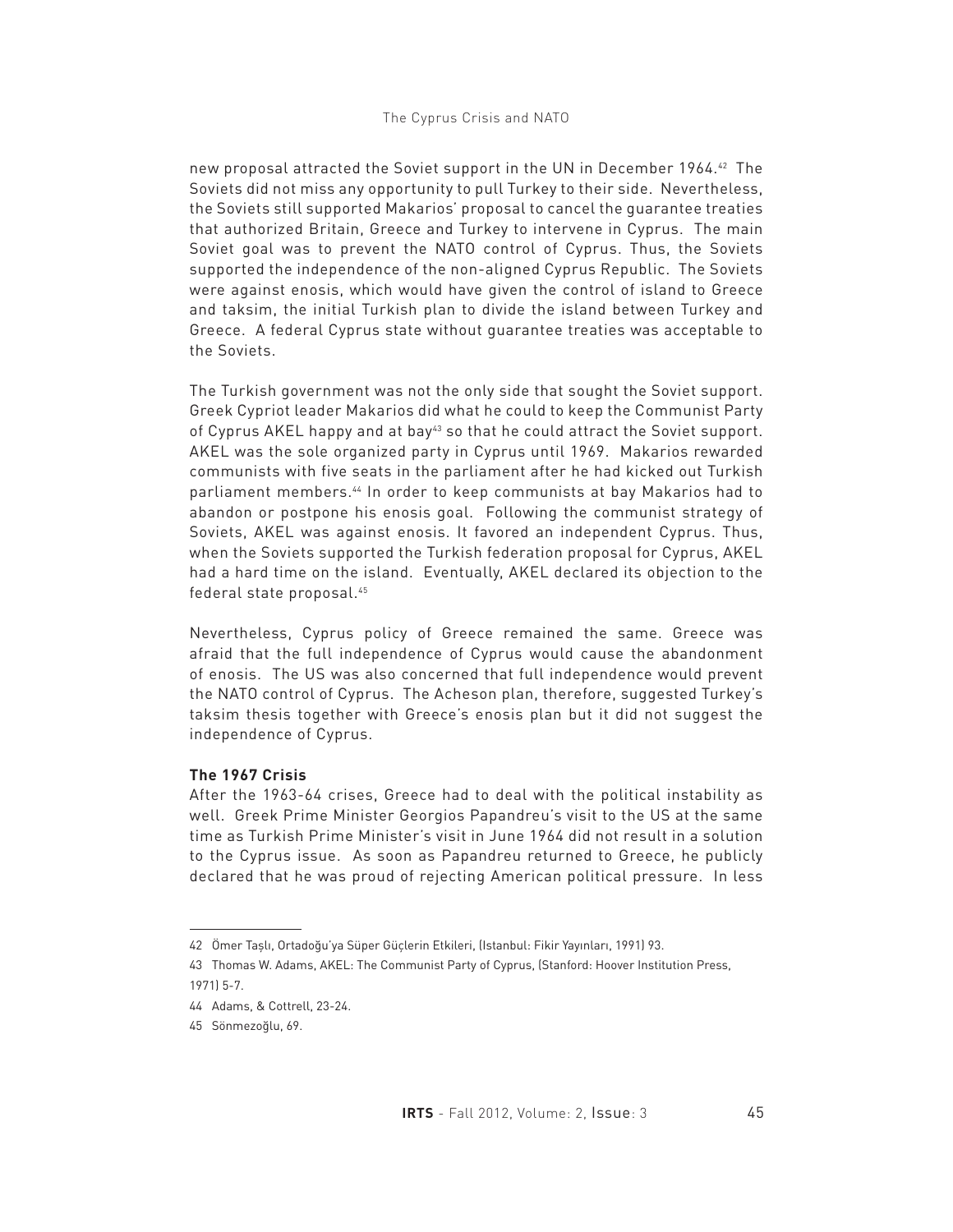than a month, on July 15, 1964 King Konstantin II removed Papandreu from power. A provisional government was set to carry the country to the elections on May 28, 1967. Papandreu was expected to win the elections but a military coup on April 21 by Colonel George Papadopoulos halted the democracy in Greece. Apparently, the US played a significant role in both the dismissal of Papandreu<sup>46</sup> and making of the military coup.<sup>47</sup>

Not surprisingly, the colonel's junta took a strong pro-American position in foreign policy. One of the major goals of junta was to bring Cyprus to Greek control by reaching enosis. The junta increased its support to pro-enosis groups in Cyprus. Eventually, the Cyprus National Guard led by General Grivas, who was sent by Greece, attacked some Turkish villages on November 15, 1967.

Turkey's determined stance and decision to intervene militarily in Cyprus ended this crisis shortly before it escalated into a war. Turkey first warned Greece48 and asked Greece that unless the Turkish demands are satisfied a military intervention was inevitable. Turkey demanded the demobilization of 20,000 men in the Greek National Guard, the removal of 12,000 Greek soldiers and General Grivas from Cyprus, and the removal of the Greek National Guard from the area it invaded. President Johnson appointed the former Deputy of the Defense Secretary Cyrus Vance for mediation. The US diplomatically made it clear that it had no intention to stop Turkish intervention by military force. 49 In this case, Greece had two options: to defend Cyprus or to accept Turkey's conditions. Greece chose the second one. Turkey's conditions were carried out by Greece and the 1967 crisis did not turn into a war.

From the 1963-64 crises to 1968, the Greek Cypriot Government considered Turks as "insurgents" and did not engage in negotiations. In 1968, after the Greek troops left the island, Makarios agreed to join bilateral negotiations with Turkish Cypriots. Secret negotiations took place in Beirut from June 1968 to October 1971. During the negotiations, Turkish Cypriot representative

<sup>46</sup> Couloumbis, 49.

<sup>47</sup> Ibid., 50-51. Also, for the detailed information about the US role in the coup see Laurance Stern, The Wrong Horse: The Politics of Intervention and the Failure of American Diplomacy, (New York: Times Books, 1977), 41-51.

<sup>48</sup> Although many scholars write that Turkey sent a note to Greece, it was later clarified that Turkey did not send a written note, instead Turkish Foreign Minister İhsan Sabri Çağlayangil orally informed the Greek ambassador about Turkey's conditions to cancel the military intervention. Özer Eskiyurt, Erdoğan Teziç, Murat Sarıca, Kıbrıs Sorunu, (Istanbul: Istanbul Universitesi Yayınları, 1975) 144-145. 49 Adams and Cottrell, 71.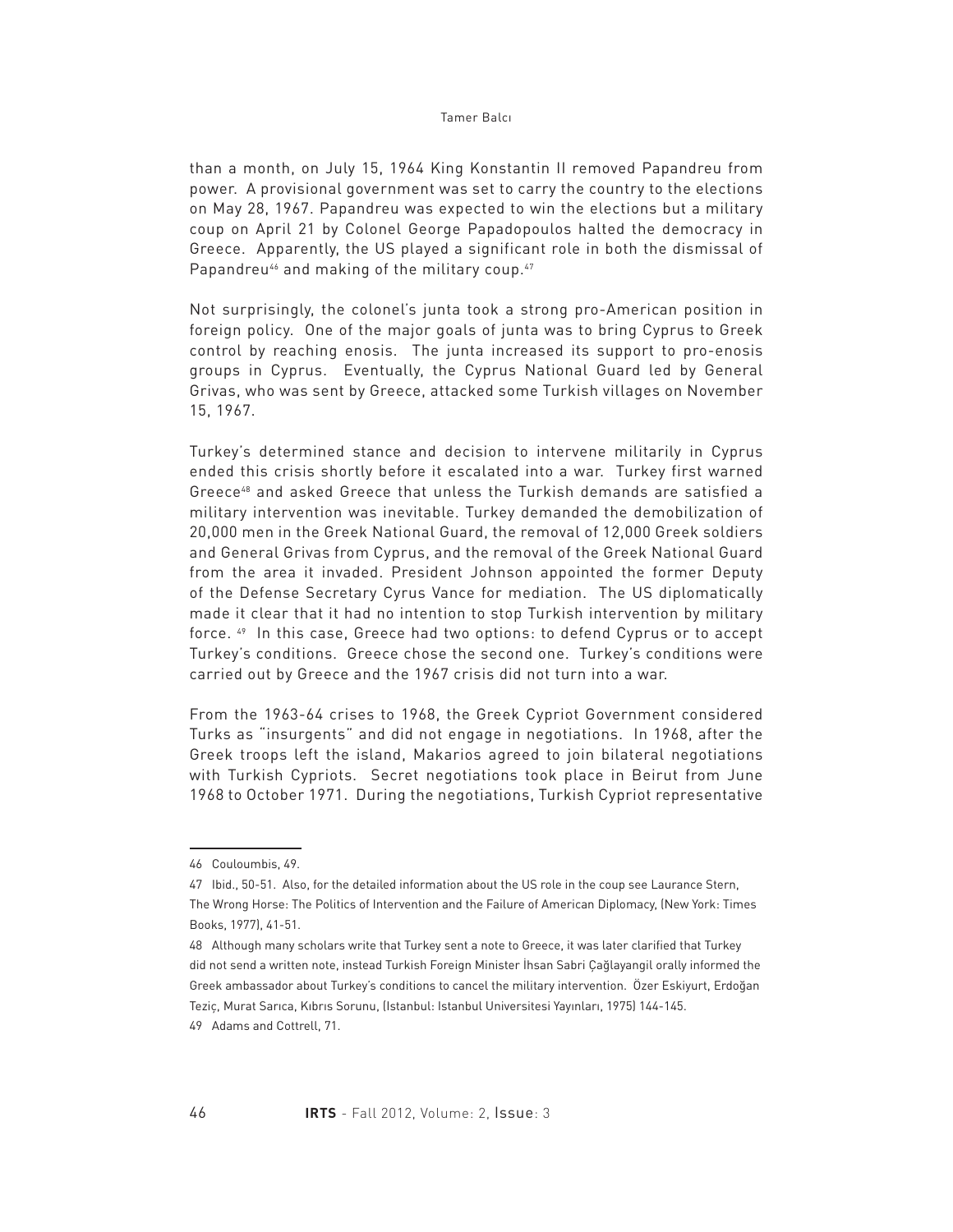Rauf Denktaş focused on two points: equal political rights for Turks and the continuation of Turkey's guarantor status. Makarios, however, offered only minority rights to Turkish Cypriots.50

Makarios did not have friendly relations with the Greek colonel's junta, either. The junta regarded Makarios as a big obstacle in front of enosis. The junta sponsored a terrorist organization in Cyprus, Aspida, to get rid of Makarios. Aspida several times attempted assassinations of Makarios but each time Makarios managed to escape. Makarios' relations with the Greek junta became chilly after an assassination attempt against Makarios on March 8, 1970. His only supporter was the Soviets so Makarios visited Moscow in the spring of 1971.<sup>51</sup> His visit, undoubtedly, angered the pro-American Greek junta more.

Greece responded to Makarios' actions by secretly sending General Grivas, the former leader of the Cyprus National Guard, back to Cyprus in September 1971.52 Grivas founded the EOKA-B, an anti-Makarios terrorist organization in Cyprus. This was the junta's second attempt to get rid of Makarios so that enosis could be reached. EOKA-B had the same intentions as Aspida had had. EOKA-B arranged a terrorist campaign against Cyprus government authorities.53 Despite these attacks, Makarios was still strong in Cyprus in the early 1970s.

While Greece was struggling under the rule of colonel's junta, Turkey was dealing with its domestic problems in the late 1960s. The Turkish army staged a coup by forcing the elected government of Prime Minister Süleyman Demirel to resign on March 12, 1971. A provisional government then controlled Turkey until the elections in October 1973. After the elections a strange coalition government of the leftist RPP the Political Islamic NSP (National Salvation Party) was established. The RPP and the NSP had different policies toward Cyprus. While the RPP defended the federal solution, the latter insisted on taksim, partition. The RPP leader and new Prime Minister Bülent Ecevit, and the Vice PM, the NSP leader, Necmettin Erbakan, both took an explicit anti-American stance. The coalition government's decision to rescind the poppy cultivation ban on July 1, 1974 increased the tension between Turkey and the US. Since the previous government's decision was made under US pressure, the new government viewed the issue as a question of self-determination.

<sup>50</sup> Rauf R. Denktaş, Kıbrıs Davamız, (Ankara: Koksav, 1991) 8-9.

<sup>51</sup> P.N. Vanezis, Cyprus: The Unfinished Agony, (London: Abelard-Schuman, 1977) 45.

<sup>52</sup> Ibid., 49.

<sup>53</sup> Çay, 90-92.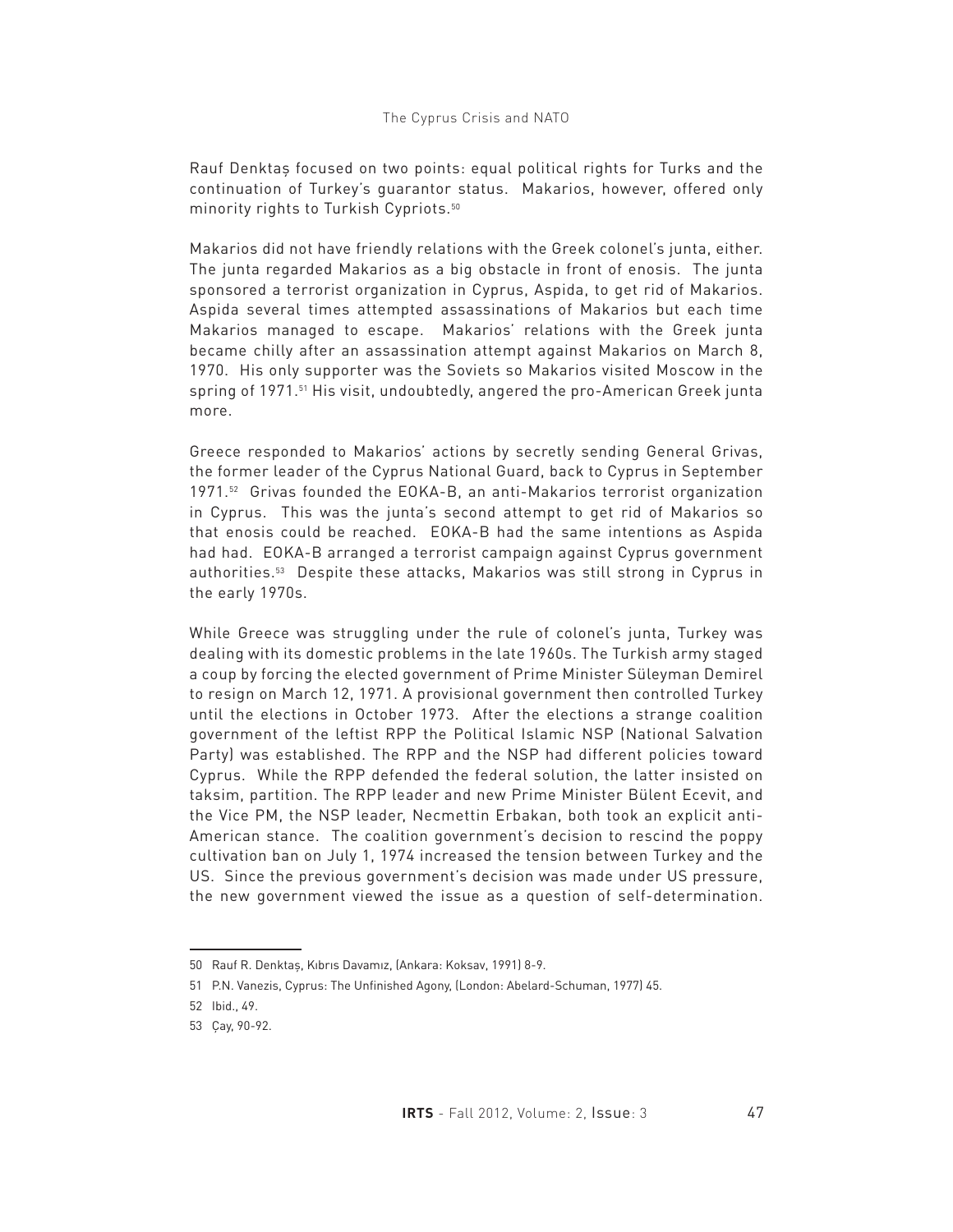New developments in Cyprus now brought the attention of the US back to Cyprus.

# **The 1974 Crisis**

The sudden death of General Grivas in January 1974 changed the rules of political game in Cyprus. Makarios used this opportunity to finish off EOKA-B. He first declared EOKA-B illegal then asked Greece to withdraw its 650 Greek army officers from the Cyprus National Guard.54 The Greek junta had a new leader. In November 1973 General Dimitios Ioannidis ended the rule of George Papadopoulos with a military coup. The hardliner Ioannidis responded Makarios militarily. The Greek officers in the Cyprus National Guard overthrew Makarios government on July 15, 1974. Makarios barely escaped to London. The coup plotters declared a new state: the "Hellenic Republic of Cyprus." In order to legitimize their position, the coup leaders had to find a Greek Cypriot for their new state's presidency. Eventually, they found Nikos Sampson, whose political slogan was "Death to the Turks" when he was elected to the Greek House of Representatives in 1969.<sup>55</sup>

On July 16, the Turkish government invited Britain to participate in a joint military operation in Cyprus. The next day, the Turkish Prime Minister Bülent Ecevit visited London to talk about the issue. Britain was not willing to use its right to intervene but declared Makarios as the only legitimate president of Cyprus.56 Primary goal of Britain and the US was to prevent a military conflict between Greece and Turkey. The US also had its own agenda: it was the last phase of the Watergate crisis in the US and President Nixon was planning his resignation from office. Thus, Turkey prepared for a unilateral military action. American diplomats worked hard to prevent Turkey's military intervention. Joseph Sisco, the Deputy Secretary of State, visited London, Ankara, and Athens. He brought a letter from President Nixon to Turkish President Fahri Korutürk. In his letter, Nixon openly warned that should Turkey start a military operation it might result in an American arms embargo against Turkey. Unlike the Johnson letter, the Nixon letter was clear and diplomatic. The earlier poppy cultivation decision of Turkish coalition government indicated that the Turkish government would carry on as it desired to protect the Turkish interests. Indeed, the US policy makers were aware of Greece's coup plans and did nothing to prevent it. In June 1974, William Fulbright, the chairman of the Senate Foreign Relations Committee, warned Secretary of State Henry Kissinger about Greece's plan for a coup. Kissinger told him that "the US

<sup>54</sup> Pierre Oberling, Kıbrıs Faciası, (Ankara: Turk Tarih Kurumu Yay., 1990) 16-17.

<sup>55</sup> Oberling, The Road to…, 160.

<sup>56</sup> Sönmezoğlu, 102.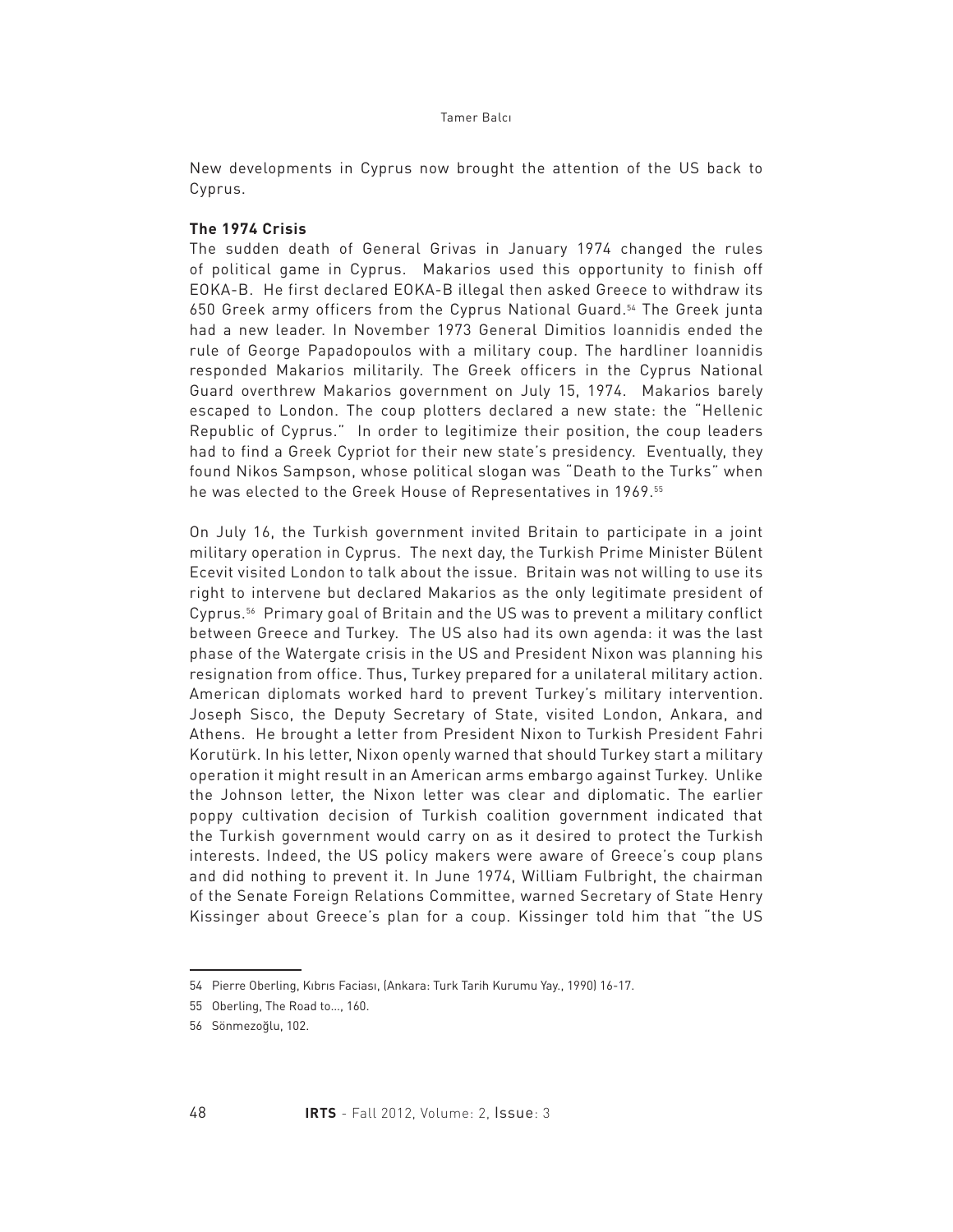should not interfere in the internal affairs of the Greeks".57 Kissinger already considered Cyprus as part of Greece. Thus, the US policy was designed to stop Turkey.

Sisco carried Turkey's conditions to Greece. Turkey demanded the resignation of Nikos Sampson and the removal of the 650 Greek officers from the Cyprus National Guard. Greece, however, did not even admit to having played a role in the coup. When diplomacy did not work Turkey decided to carry on a unilateral military intervention to prevent the annexation of Cyprus to Greece and to provide security for Turkish Cypriots.

Turkey launched its attack on July 20, 1974. This time Turkey was not alone. The communist bloc, which was against a total NATO control on Cyprus, strategically supported Turkey. Yugoslavia and Bulgaria deployed troops on their borders with Greece.58 Under this military pressure on its borders, the Greek junta could not initiate an attack against mainland Turkey. On July 22, Turkey achieved its goal and Nikos Sampson left the island. On the same day, conservative leader Constantine Karamanlis overthrew the Greek junta in Greece. The US could not prevent the Turkish intervention but under large diplomatic pressure Turkey was forced to declare a militarily premature cease-fire. The US warned Turkey it may pull back its nuclear weapons from Turkey had Turkey engage in a war against Greece.<sup>59</sup> The main political goal of the military operation was achieved so quickly that by the time cease-fire was announced the Turkish army controlled only seven percent of the island.<sup>60</sup> In case of a Greek attack, Turkish forces would not be able to defend their position in such a small area.

The peace negotiations were scheduled for July 25 in Geneva. At the first Geneva Conference, Greece and Turkey agreed that the Greek National Guard would end the invasion of Turkish populated areas and in exchange the Greek National Guard could be allowed to expand the area it controlled. On August 9, 1974 Greek and Turkish representatives met in the second Geneva Conference but there was no progress. Turkey was not satisfied with Greece's delaying tactics and launched the second offensive on August 14. During the second offensive campaign, the Turkish army was able to control 37 percent of the island. Turkey's second operation met with a worldwide criticism and was considered internationally as an invasion, whereas the first one was viewed as the legitimate right of Turkey.

<sup>57</sup> Bolukbasi, 272.

<sup>58</sup> Taşlı, 101.

<sup>59</sup> Henry Kissinger, Years of Upheaval, (Boston: Little, Brown & Company, 1982) 1192.

<sup>60</sup> Bolukbasi, 311.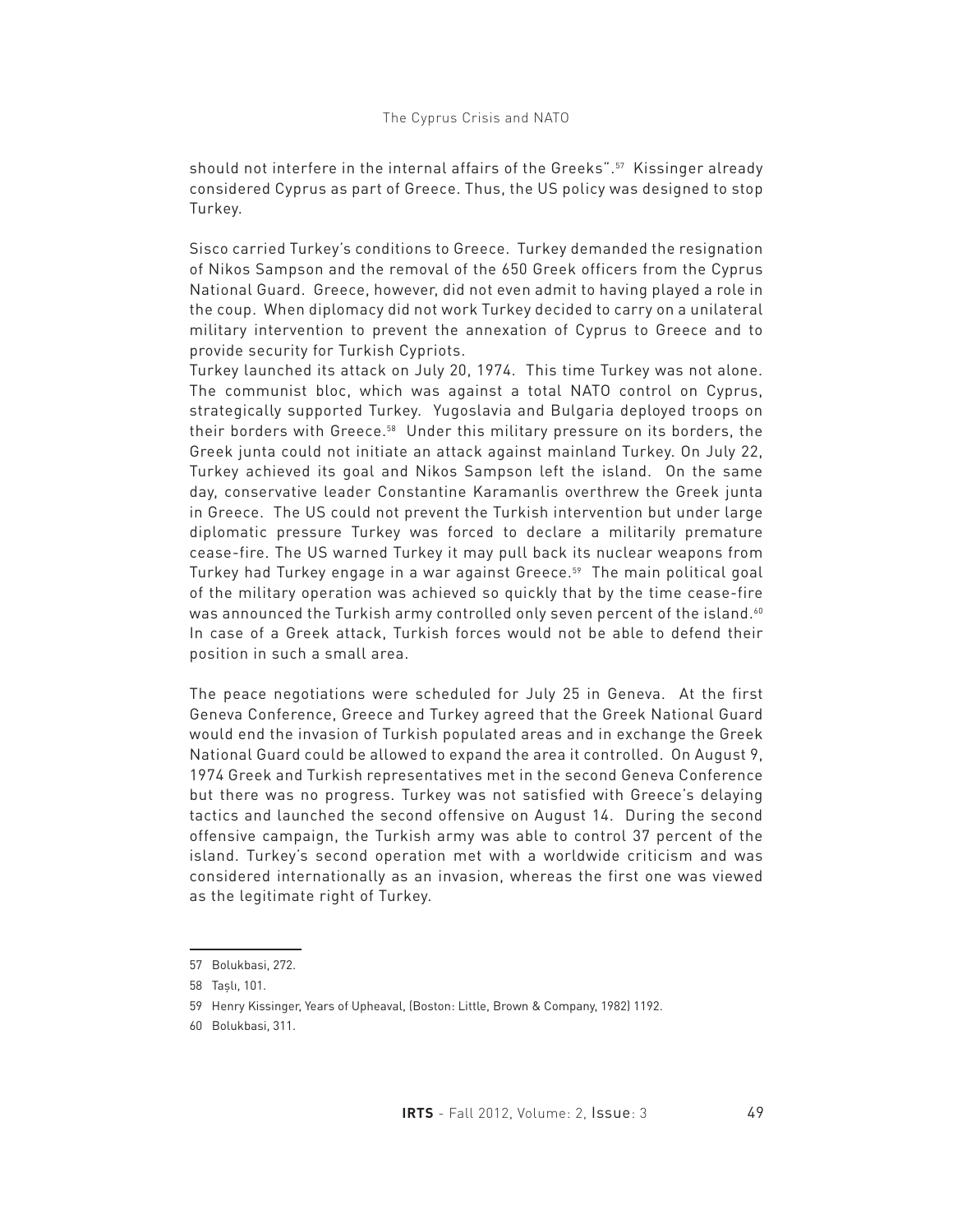On the day of the second Turkish offensive, Greece declared its withdrawal from NATO. Despite its support for Turkey in the first operation, the USSR suddenly turned against Turkey after the Greek decision to leave NATO.<sup>61</sup> The 1974 crisis certainly brought many satisfactory results for the communist bloc. The pro-American Greek junta fell, a possible total NATO control of Cyprus was averted and Greece pulled out of NATO. As if the Greek government's decision to leave NATO was not enough to crumble the southern flank of NATO, the US initiated an awkward arms embargo against its other NATO ally because Turkey used American weapons during the Cyprus operation despite earlier American warnings. According to the military aid treaties between Turkey and the US, Turkey was supposed to use American weapons only for security purposes. The Cyprus crisis was seen by Turkey as a security issue. The lives of Turks on the island were threatened. The control of the island by Greece would have threatened the security of the Turkish mainland because by controlling Cyprus, Greece would surround Turkey from the south, west, and north.

American arms embargo, which started on February 5, 1975, further alienated Turkey. Turkey's immediate reaction was the declaration of Turkish Federated State of Cyprus (TFSC) in the Turkish controlled northern Cyprus on February 13. Turkey was still pursuing a federal solution in Cyprus. Once President Gerald Ford's political attempt to end the arms embargo failed Turkey took a step to cancel its 1969 Defense Cooperation Agreement with the US in July. The Turkish decision allowed only NATO related duties of American military in Turkey. All other military bases were controlled by the Turkish army. $62$  The Soviets finally reached their goal of achieving the collapse of the southern flank of NATO. The self-inflicted wounds of NATO took some time to heal. Eventually, the US arms embargo was removed in September 1978 but no new military treaty was signed with Turkey until March 1980.

<sup>61</sup> Armaoğlu, 20.yy…,805-807.

<sup>62</sup> Armaoğlu, Belgelerle..., 286-287.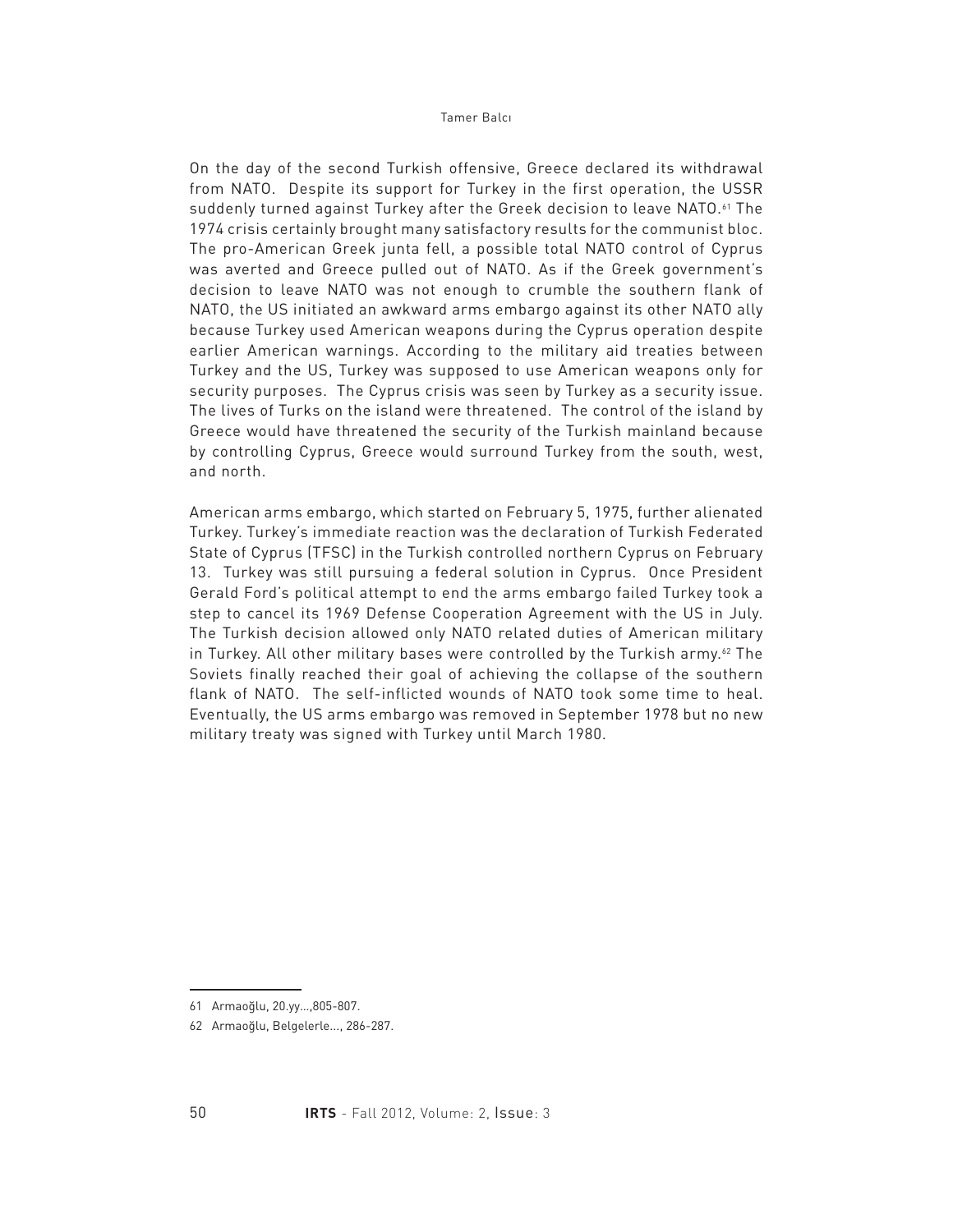## The Cyprus Crisis and NATO

# **Conclusion**

From 1960 to 1975, three major crises erupted in Cyprus: the 1964, the 1967 and the 1974 crises. Ironically, although the major actors of the problem, Britain, Greece, Turkey and the US as well as Greek and Turkish Cypriots were largely pro-West, the real winner out of this fiasco was the Soviet Union. The Soviets' indirect involvement on the problem through their local voice Cyprus Communist Party (AKEL) proved a lot more productive by 1975. The Soviets avoided getting a direct negative reaction from the public in Greece, Turkey and Cyprus while the US became a target of demonstrations in both Turkey and Greece. The Soviets had a clear and solid Cyprus policy. They wanted an independent Cyprus state without NATO influence on it.

Furthermore, although US traditionally presented itself as the defender of democracy and freedom of expression, American political decisions made in this period contradicted this traditional belief. American administrations worked closely with authoritarian military regimes and bypassed the voice of people with top-to-down decisions, in Turkey and Greece while the Soviets and their communist outlets voiced their opinions through media, grassroots organizations or political parties. Not surprisingly the democratic steps of authoritarian communists prevailed over the authoritarian practices of democrats.

After 1960, Britain preferred to remain on the side and expected US to intervene diplomatically. British and American policy goal on Cyprus was not different. Both aimed to put the island under NATO control, either through partition between Greece and Turkey or through the annexation of the island by Turkey or Greece. The first option, partition, was opposed by Greece. The second option, annexation, brought about the question of whether Greece or Turkey should control the island. The influence of a strong Greek lobby in the US and the pro-US Greek junta's faithfulness to the US, brought the US policy makers to the side of Greece. The annexation of the island by Greece could have ended the communist influence in Cyprus, but Turkey's threat to intervene and the Cypriot leader Makarios' determination to keep Cyprus as an independent state were serious obstacles in front of that goal.

American policy makers' attempts to provide a peaceful solution to the problem by trying to satisfy both parties simultaneously only served to undermine its credibility as an ally to either side. In the post-Johnson letter incident Turkey's consequential reevaluation of its foreign policy damaged US interests because Turkey now looked to the Soviet Union for support. Turkey was able to obtain Soviet support in both the 1967 and 1974 crises. The US reevaluated its Cyprus policy after 1964. When Turkey bombed the Greek National Guard's bases with US-made jets and supplies in 1967, the US did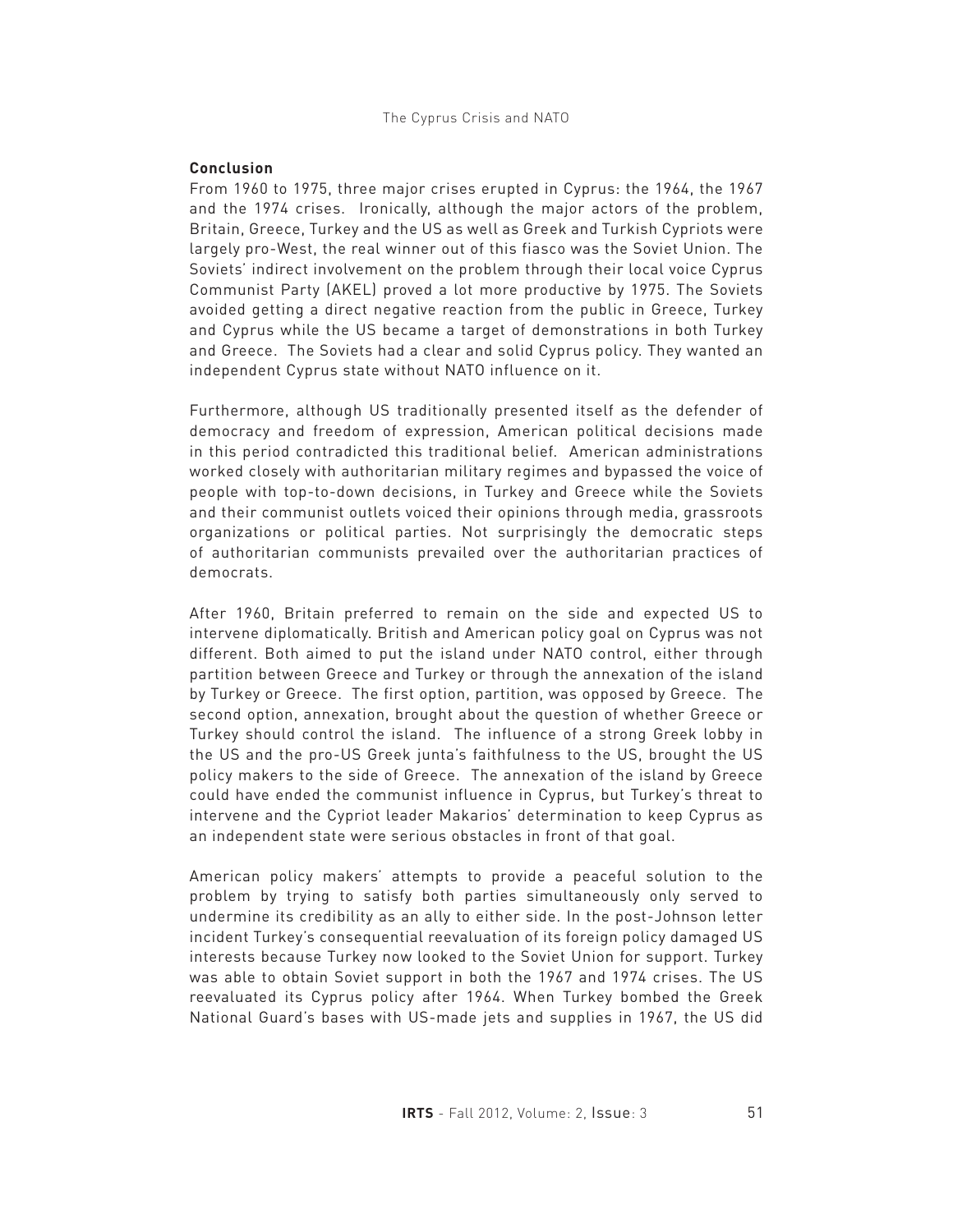not show the same reaction as it did in 1964. This in turn angered Greece. Turkey's post-1964 federal state proposal would have created two separate states run by one center but neither the US nor Greece was willing to accept an independent Cyprus state. Greece proposed no solution other than enosis. Pro-American Greek military junta targeted Makarios because he became an obstacle in front of enosis and cooperated with the communists on the island. From the American policy-makers' point of view, once Cyprus was freed from Makarios, Turkey had to be stopped through negotiations. The last step of the plan did not work because in 1974 Turkey intervened militarily. At the end of the 1974 crisis, the Greek junta fell and Greece left NATO. The US put an arms embargo on Turkey and in response Turkey shut down the US military bases in Turkey, except one. In an attempt to keep both Turkey and Greece peacefully in NATO, the US almost lost them both creating instability in the southern flank of NATO.

The previously mixed Turkish and Greek neighborhoods of Cyprus divided up after 1964. The Turkish military intervention brought thirty seven percent of island under Turkish control. From 1955 to present for over sixty years Turkey, US, Britain, Soviet Union and later Russia along with the Greek and Turkish Cypriots and United Nations developed various policy proposals on Cyprus. Greece remained as the only side that consistently kept one policy goal, enosis. This goal was partially achieved as Cyprus joined the European Union in 2004 alas without the Turkish side on the north.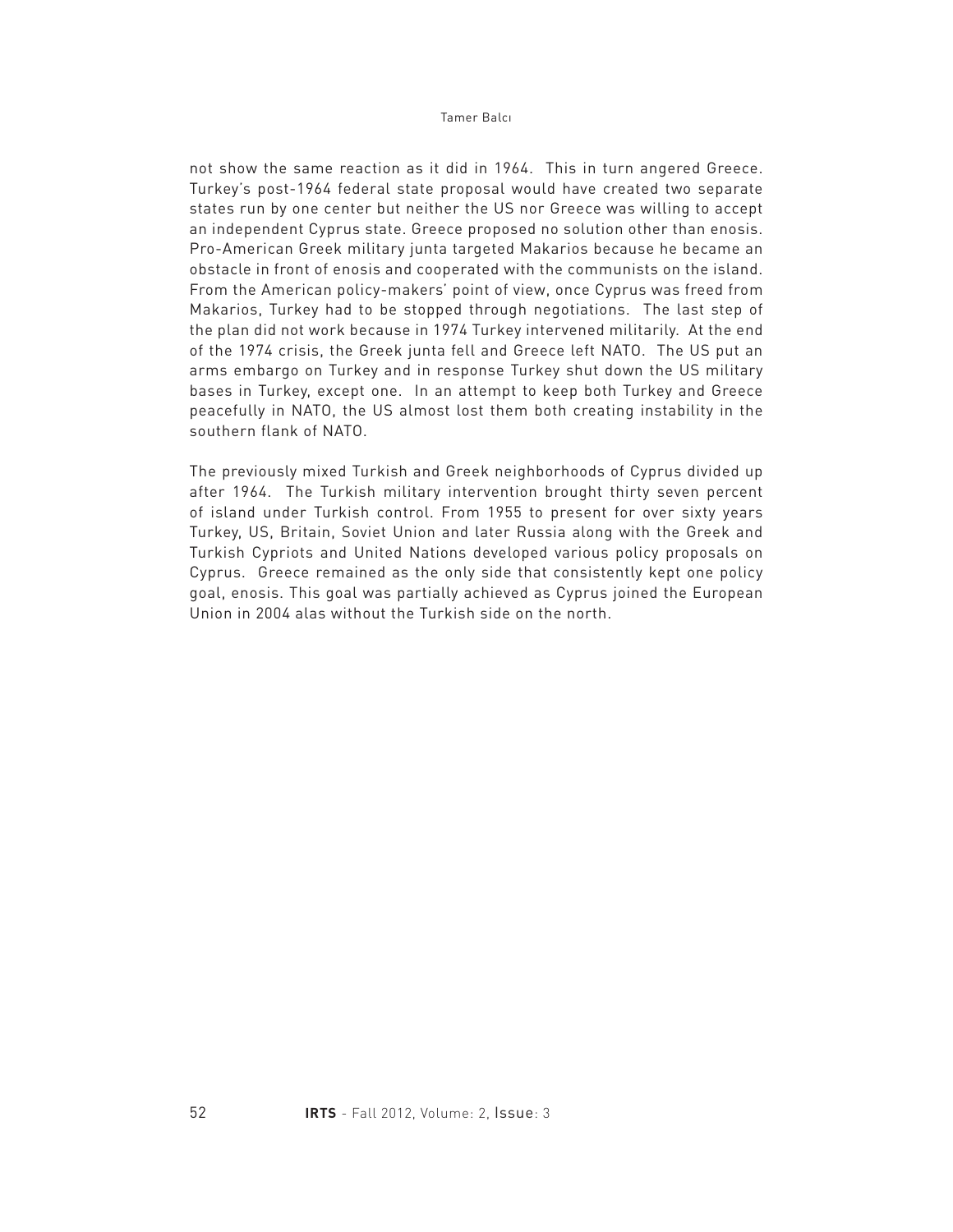# **References**

Adams, Thomas W. & Alvin J. Cottrell (1968) Cyprus Between East and West. Baltimore: The John Hopkins Press.

Adams, Thomas W (1971) AKEL: The Communist Party of Cyprus. Stanford: Hoover Institution Press.

The Akritas Plan (2012) http://www.cyprus-conflict.net/akritas\_plan.html (accessed 11 January 2012).

American Foreign Policy, Current Documents 1963 (1967). Washington: US Government Printing Office.

Armaoğlu, Fahir (1992) 20. Yüzyıl Siyasi Tarihi (1914-1990), V.1, 1914-1980. Ankara: İş Bankası Yayınları.

Armaoğlu, Fahir (1991) Belgelerle Türk-Amerikan Münasebetleri. Ankara: Türk Tarih Kurumu Yayınları.

Ball, George W (1982) The Past has Another Pattern. New York: Norton & Company.

Bolukbasi, Suha (1988) Turkish-American Relations and Cyprus. New York: University Press of America.

Bolukbasioglu, Suha (1987) The United States-Turkey Influence Relationship during the Cyprus Crises. Ph.D. Dissertation, University of Virginia.

Couloumbis, Theodore A (1983) The United States, Greece and Turkey, the Troubled Triangle. New York: Praeger Publishers.

Çay, Abdulhaluk (1989) Kıbrıs'ta Kanlı Noel–1963. Ankara: Türk Kültürünü Araştırma Enstitüsü Yayınları.

Denktaş, Rauf R (1991) Kıbrıs Davamız. Ankara: Koksav.

Egeli, Sabahattin (1991) 1960 Kıbrıs Cumhuriyeti Nasıl Yıkıldı. Istanbul: Kastas A.S.

Eskiyurt, Özer & Erdoğan Teziç & Murat Sarıca (1975) Kıbrıs Sorunu. Istanbul: Istanbul Universitesi Yayınları.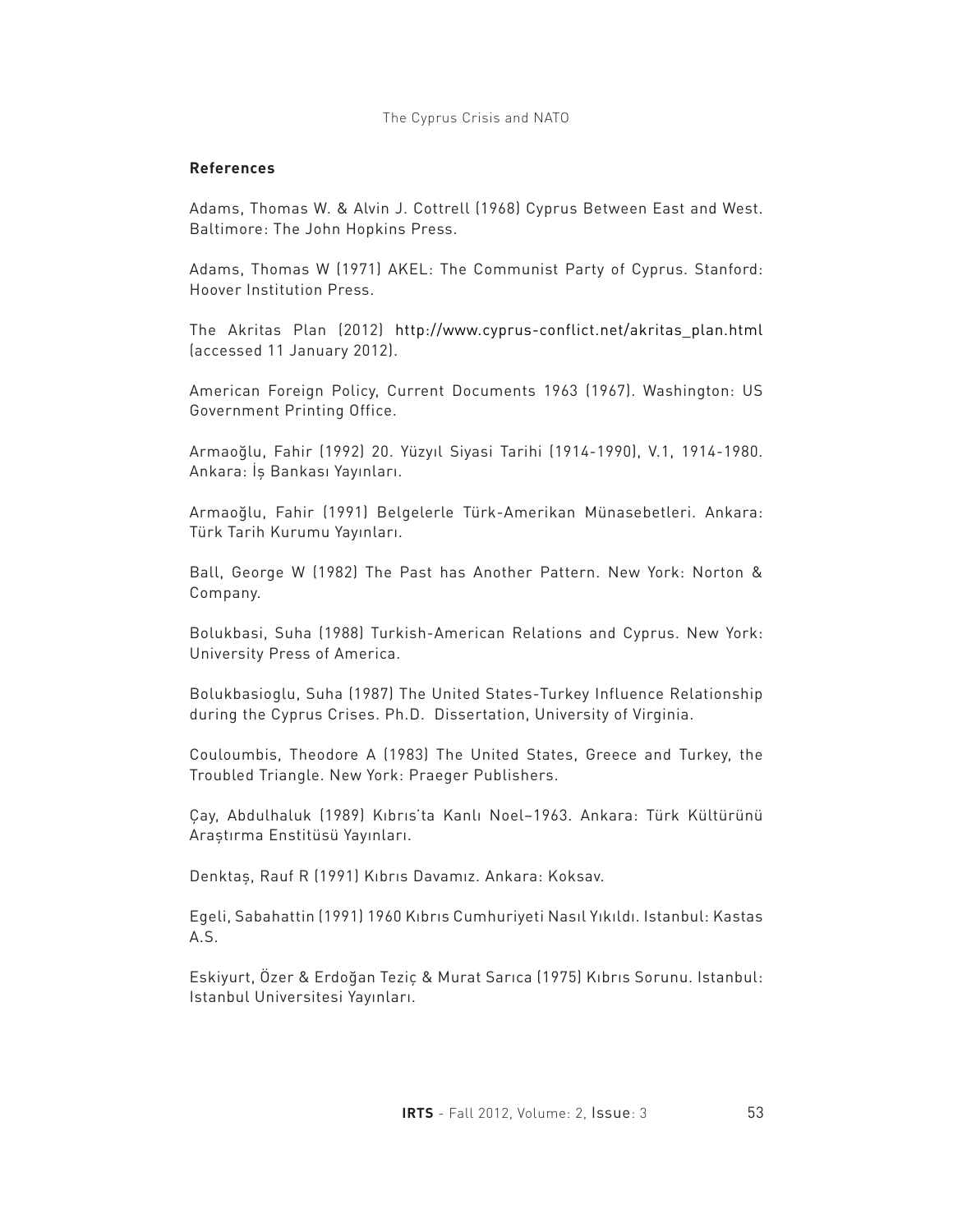Foreign Relations of the United States, 1961-1963, V.16 (1994) Washington: US Printing Office.

Gürel, S. Şükrü (1985) Kıbrıs Tarihi II (1878-1960) Istanbul: Kaynak Yayınları.

Hakkı, Murat Metin (eds.) (2007) The Cyprus Issue, A Documentary History, 1878-2007. London: I. B. Tauris.

Harris, George S (1972) Troubled Alliance: Turkish-American Problems in Historical Perspective, 1945-1971. Washington DC: American Enterprise Institute for Public Policy Research & Hoover Institution.

INAF (1992) Kıbrıs Gerçeği'nin Bilinmeyen Yönleri, Istanbul: INAF.

Kissinger, Henry (1982) Years of Upheaval. Boston & Toronto: Little, Brown and Company.

Landau, Jacob M (1979) Johnson's 1964 Letter to İnönü and Greek Lobbying of the White House. Jerusalem: Hebrew University.

Oberling, Pierre (1982) The Road to Bellapais: The Turkish Cypriot Exodus to Northern Cyprus. New York: Columbia University Press.

Oberling, Pierre (1990) Kıbrıs Faciası. Ankara: Türk Tarih Kurumu Yay.

Salih, Halil Ibrahim (1978) Cyprus: The Impact of Diverse Nationalism on a State. Alabama: The University of Alabama Press.

Sönmezoğlu, Faruk (1991) Tarafların Tutum ve Tezleri Açısından Kıbrıs Sorunu (1945-1986). Istanbul: Istanbul Universitesi Yayınları.

Stern, Laurence (1977) The Wrong Horse: The Politics of Intervention and the Failure of American Diplomacy. New York: The New York Times Books.

Taşlı, Ömer (1991) Ortadoğu'ya Süper Güçlerin Etkileri. Istanbul: Fikir Yayınları.

Vanezis, P.N (1977) Cyprus: The Unfinished Agony. London: Abelard-Schuman.

Yavuz, Ahmet (1992) TC'nin Andlaşmaları I. Ankara: The Republic of Turkey, the Ministry of Foreign Affairs.